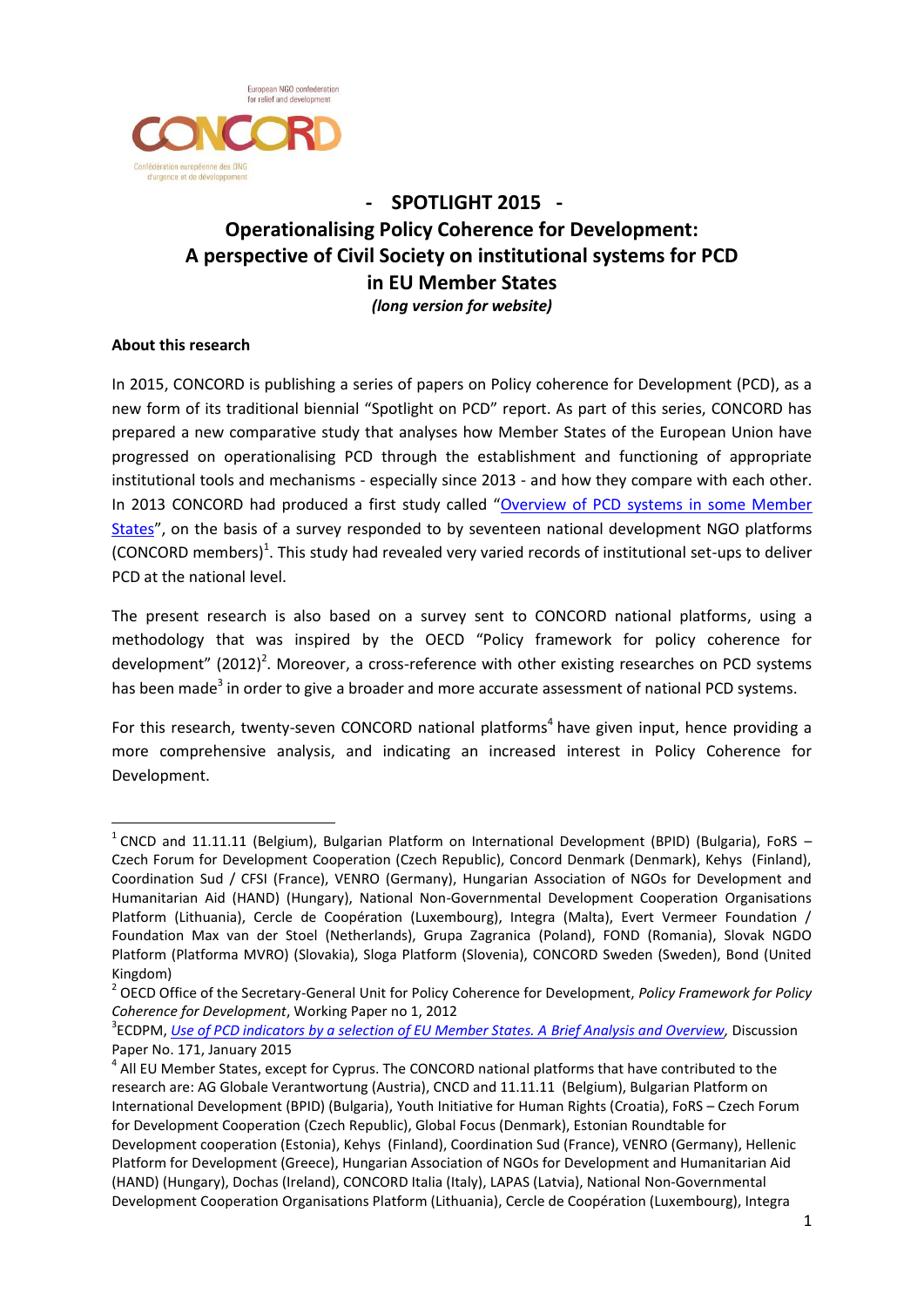#### **EXECUTIVE SUMMARY**

**.** 

In the European Union, 28 Member States are committed to ensure that their policies do not hinder the achievement of global development and poverty eradication, as well as the respect of human rights, otherwise called Policy Coherence for Development (PCD). This commitment is embedded in the Lisbon Treaty and in subsequent policy documents, including a series of Council Conclusions adopted by Development Ministers.

This CONCORD research looks into how Member States have pursued PCD at national level. Both commitments and institutional mechanisms are known to be essential elements to translate PCD into fair and development-friendly political choices.

This research shows that more and more countries have now rooted their commitment into a policy or legal act at national level. One country even adopted a proper PCD implementation strategy with targets.

An increasing number of governments have also established various types of inter-ministerial coordination mechanisms that may allow addressing issues of how national policies impact developing countries. In most cases, these are general coordination mechanisms, not specific to PCD. Feedback generally shows that the effectiveness of these ministerial mechanisms is largely questionable. At the same time, the majority of Parliaments have no equivalent inter-sectoral coordination mechanism**.** Besides, institutional processes for assessing, monitoring and reporting on the external impacts of national policies remain quite rare.

Nice words of commitment on paper and the establishment of various sorts of coordination or assessment mechanisms have the merit to exist, but cannot be taken for real action or firm choices for fairer policies. In most EU countries, development remains unconsidered when making other policies.

The general low level of awareness amongst ministries of the need to scrutinize policies for their impacts on developing countries and the even lower level amongst Parliaments seems to indicate that the pressure for change will not come from within, in the short term.

Civil Society Organisations (CSOs) are useful and legitimate partners in PCD implementation and can help increase a country's level of ambition for PCD. However, this research shows that in the majority of Member States, external stakeholders such as CSOs are either not or not seriously involved in PCD implementation processes. CSOs have an important role to play to generate a demand for PCD commitments and fairer policies.

Concepts of development are changing, with great implications for PCD in the light of the newly adopted universal Sustainable Development Goals (SDGs). This is an opportunity to review the adequacy and effectiveness of the institutional set-ups in Member States - as well as in the EU - to enhance policy coherence for the well-being of the people and the protection of our planet.

This paper provides recommendations for both governments and Parliaments in the EU Member States, as well as for CSOs.

<sup>(</sup>Malta), PARTOS (the Netherlands), Grupa Zagranica (Poland), Portuguese NGDO Platform (Portugal), FOND (Romania), Slovak NGDO Platform (Platforma MVRO) (Slovakia), Sloga Platform (Slovenia), Plataforma 2015 and Coordinadora ONGD (Spain), CONCORD Sweden (Sweden), Bond (United Kingdom)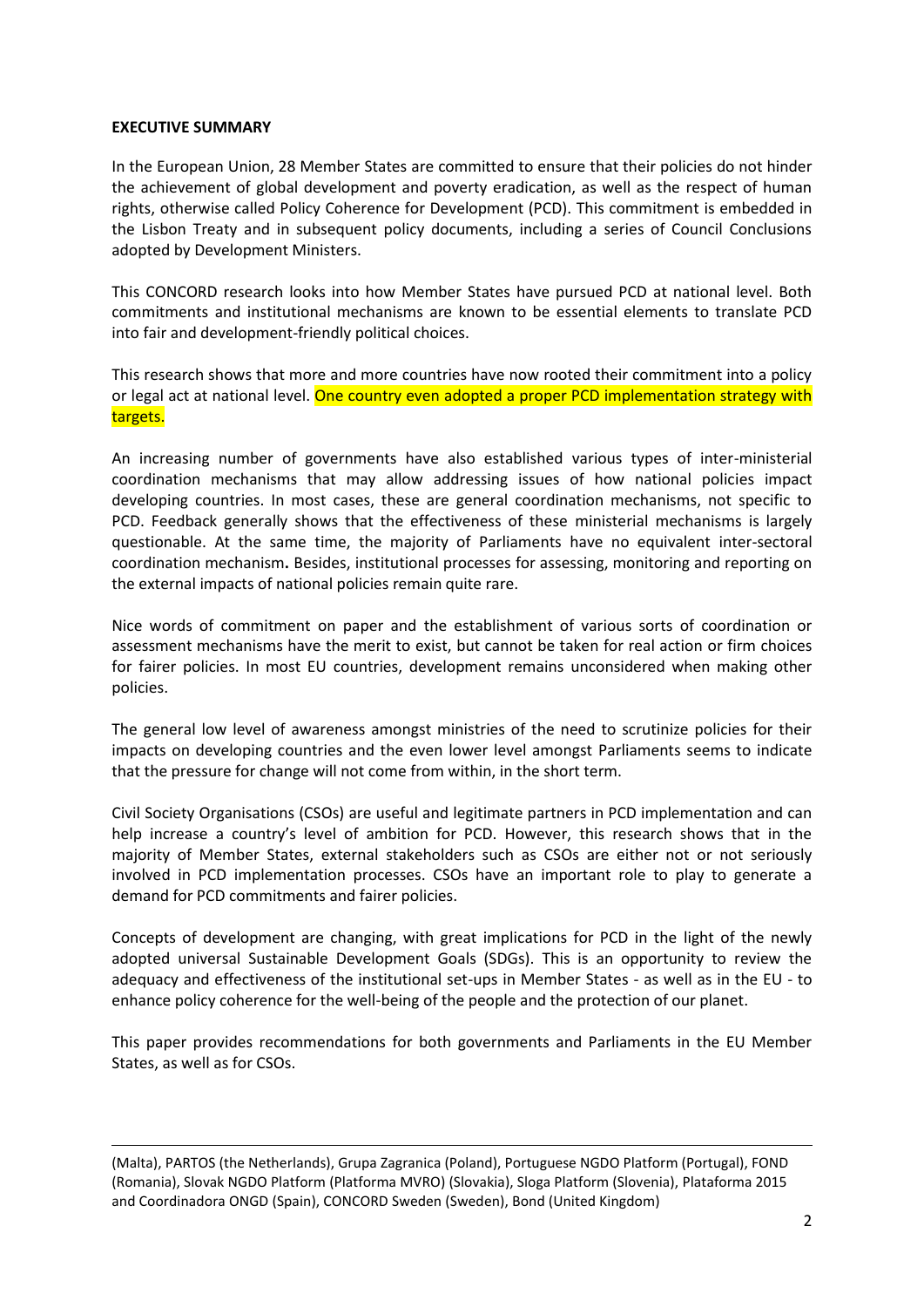#### **INTRODUCTION**

1

Policy Coherence for Development (PCD) has become a legal obligation for the Member States of the European Union (EU) since its incorporation in the Lisbon Treaty in 2009<sup>5</sup>. In a series of Council Conclusions, all EU Member States have reiterated their political engagement to PCD and have recalled the Treaty's obligation to take into account the objectives of development cooperation in the policies which are likely to affect developing countries, as well as to pursue these objectives in the overall framework of the Union's external action.

In the latest Council Conclusions, adopted in  $2013^6$ , the 28 Development Ministers in the EU highlighted the following:

- the need for regular political PCD discussions on related thematic issues, at all levels
- the importance of making progress on measuring PCD and on promoting a more evidencebased approach, including through [...] further work to move towards a more focused, operational and results-oriented approach to PCD at the EU level and in Member States
- the need to promote independent assessments and strengthening PCD at country level

Beyond the EU level, EU Member States have been supporting PCD in other fora and collective commitments. PCD is a key component of the OECD approach to sustainable development, and is seen as a tool for integrating the economic, social, environmental, and governance dimensions of sustainable development at all stages of domestic and international policy making. The concept of, and the commitment to PCD, has also become an integral part of the post-2015 process, and it is included in both the Addis Ababa Action Agenda<sup>7</sup> and the 2030 Agenda for Sustainable Development<sup>8</sup>, thereby committing all United Nations Member States to pursue Policy Coherence for Sustainable Development at all levels and by all actors.

So, Member States have committed to PCD in regional and international fora, what about at home?

The 2015 Report on Policy Coherence for Development of the European Union states that "legal and political requirements, reporting, coordination mechanisms and coherence-related work are on the rise"; an analysis shared by the OECD $9$ .

This research helps to verify these statements. To that end, we have used the OECD methodology as an inspiration, according to which, for a country to make good progress towards PCD, it is required that all three following building blocks are in place: political commitments and policy statements; coordination mechanisms; and monitoring, analysis and reporting.

<sup>&</sup>lt;sup>5</sup> Article 208(1) of the Treaty on the Functioning of the European Union (TFEU) states "Union development cooperation policy shall have as its primary objective the reduction and, in the long term, the eradication of poverty. The Union shall take account of the objectives of development cooperation in the policies that it implements which are likely to affect developing countries."

<sup>&</sup>lt;sup>6</sup> Foreign Affairs (Development) Council, [Council Conclusions on Policy Coherence for Development,](http://www.consilium.europa.eu/uedocs/cms_data/docs/pressdata/EN/foraff/140063.pdf) 12 December 2013

<sup>&</sup>lt;sup>7</sup> See Section 9 "We commit to pursuing policy coherence and an enabling environment for sustainable development at all levels and by all actors" in [Addis Ababa Action Agenda,](http://daccess-dds-ny.un.org/doc/UNDOC/GEN/N15/219/91/PDF/N1521991.pdf?OpenElement) 13-16 July 2015

<sup>&</sup>lt;sup>8</sup> See Goal 17 target 14 "enhance policy coherence for sustainable development" in 2030 Agenda for [Sustainable Development,](https://sustainabledevelopment.un.org/post2015/transformingourworld) 25 September 2015

<sup>&</sup>lt;sup>9</sup> European Commission [Staff Working Document "Policy Coherence for Development"](https://ec.europa.eu/europeaid/sites/devco/files/policy-coherence-for-development-2015-eu-report_en.pdf), SWD (2015) 159, 3 August 2015, p.4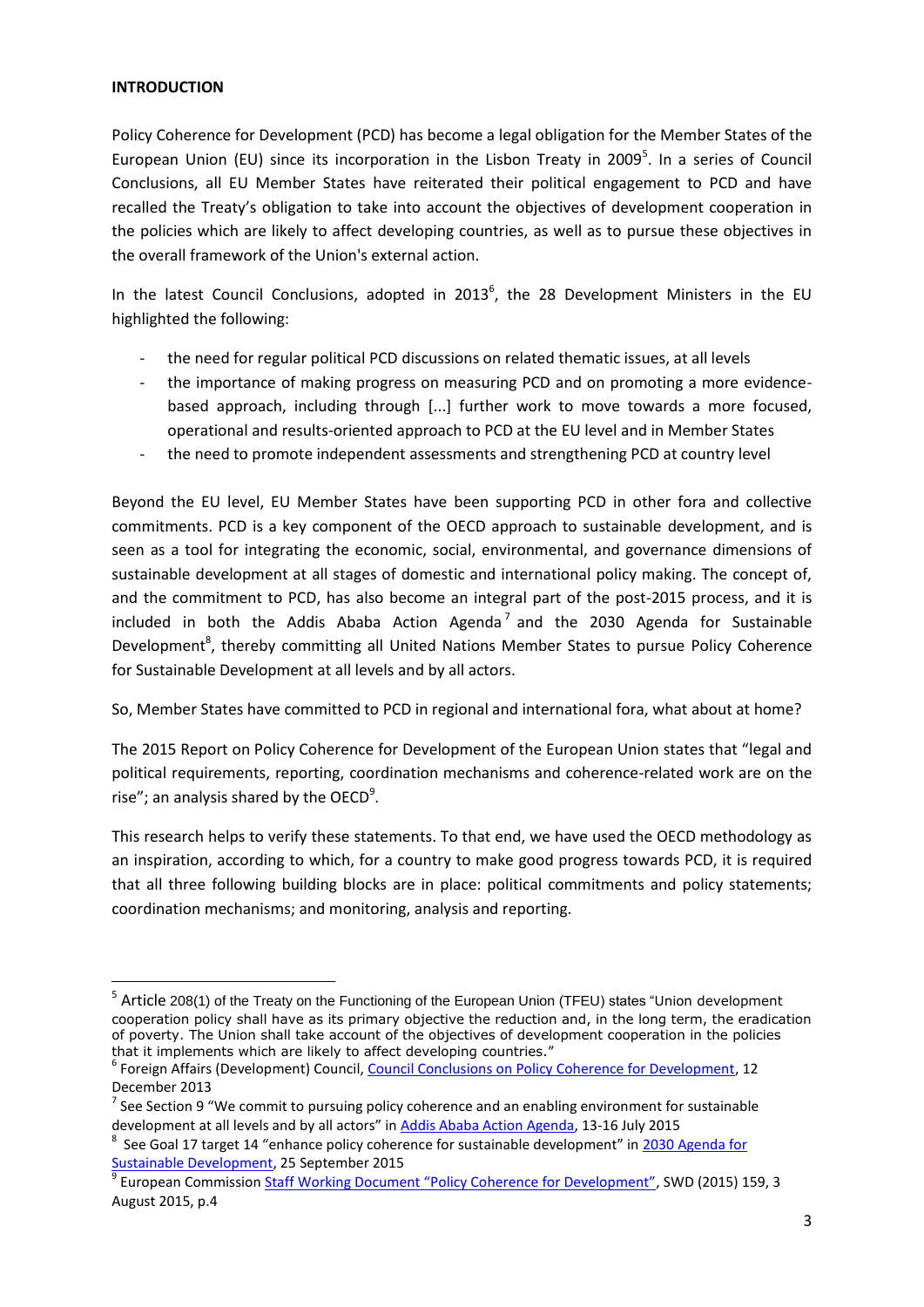CONCORD and its member organisations individually have been monitoring the EU PCD commitments and implementation for several years at EU and Member States levels. As recognised by the European Commission and the OECD<sup>10</sup>, Civil Society Organisations (CSOs), both in EU Members States and developing countries, play an important role in making sure the three building blocks are fulfilled, in their roles as watchdogs, advocates for greater transparency and coherence, advisors, and providers of evidence and links with the realities in developing countries. Thus, our research includes an overview of the involvement of CSOs in the national institutional mechanisms for PCD.

Concepts of development are changing with great implications for PCD, in the light of the newly adopted Sustainable Development Goals (SDGs). Given that SDGs are universal, the scope of Policy Coherence for Sustainable Development (PCSD) is much broader than PCD as defined by the Lisbon Treaty. Indeed, not only do EU Member States have to ensure that any of their policies are not generating negative impacts on developing countries, but they are also responsible for ensuring that coherent policies are in place to achieve the SDGs at home. The objective of coherence in PCSD is clearly defined as referring to the SDGs. It is yet to be decided whether PCD and PCSD will cohabit or be merged and whether separate or integrated institutional mechanisms will be put in place to operationalise them. CONCORD deeply hopes that the adoption of the SDGs will contribute to boost the creation or reinforcement of mechanisms to enhance the coherence of EU and Member States policies for the well-being of the people and the protection of our planet.

In our research, we have assessed Member States' progress in setting up effective institutional tools and mechanisms to operationalise PCD as defined in EU commitments.

## **1. Political commitments**

1

Progress towards greater PCD starts with strong leadership and commitment at the highest political level (government and Parliament). Concretely, this can be shown through the adoption of relevant legal acts, policy documents, or proper PCD operationalisation strategies, as well as in public statements. Naturally, the higher the level of the political commitment and the more binding the political commitment is, the more likely it is to be wide-shared and meaningful with the view to avoid making policies that conflict with the objectives of sustainable development and of eradicating poverty.

It is important to acknowledge that depending on the political and legal traditions of the countries, the "strength" of a legal act, a policy document or a public statement varies; i.e. while in some countries a public statement is almost meaningless, in others it may be of great importance. It is equally important not to confuse nice wording in statements or even legal acts with a real commitment demonstrated by political will to enforce the PCD agenda and the government making it a priority.

Our findings show that since 2013 important progress has been made in terms of expressing commitment to PCD. A greater number of countries have mentioned PCD in **legal and policy acts**

<sup>&</sup>lt;sup>10</sup> EU 2013 report on [Policy Coherence for Development,](https://ec.europa.eu/europeaid/sites/devco/files/pcd-report-2013_en.pdf) notably p.19; OECD "Building blocks for Policy [Coherence for Development](http://www.oecd.org/pcd/44704030.pdf)", 2009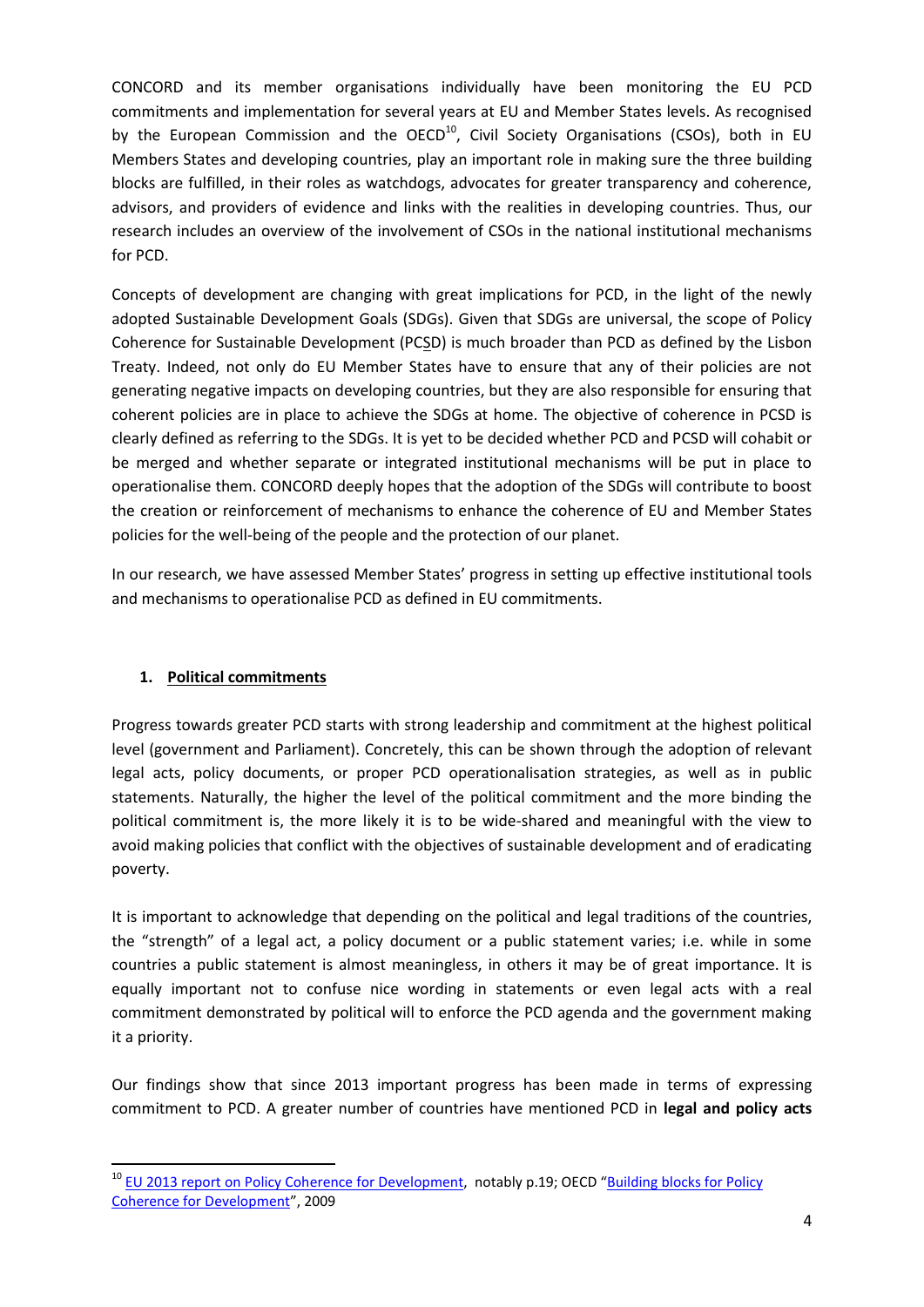(**Austria**, **Belgium**, **Czech Republic**, **Estonia**, **France**, **Hungary**, **Ireland**, **Italy**, **Lithuania**, **Luxembourg**, **Poland**, **Portugal**, **Romania, Slovakia**, **Slovenia**, and **Spain**).

The **Czech Republic, Hungary, Italy,** and **Slovenia** are recent examples of positive steps towards reinforcing their PCD commitment on paper.

- $\checkmark$  In the **Czech Republic**, the PCD concept is mentioned in the new 2015 Czech Foreign Policy Strategy. In addition, a new consolidated Sustainable Development Strategy is expected for the end of 2016. This is supposed to become the main vehicle and institutional framework for SDG implementation; Policy Coherence for Sustainable Development is likely to be part of it.
- The new **Hungarian** Act XC on International Development Cooperation and International Humanitarian Assistance adopted in 2014 mentions PCD (section 6) and calls for the Minister of Foreign Trade to cooperate with relevant ministries and consult civil society to prepare a four year policy strategy. The request to consult CSOs appears particularly striking in this country where the government has recently initiated restrictive measures against  $CSOs<sup>11</sup>$ . Moreover, section 11 requests the government to create an inter-ministerial committee for PCD purpose.
- $\checkmark$  In Italy, the new law on International Cooperation (n. 125/2014, article 2) obliges Italy to ensure that all its policies are coherent with and enabling the effective achievement of development objectives.
- The new **Slovenian** Foreign Policy adopted in July 2015 recognizes PCD as fundamental for the country's development cooperation.

Some countries have developed or are developing a more general strategy for development cooperation or sustainable development where PCD or PCSD is or will be mentioned (**Croatia, the Czech Republic, Estonia, Finland, France, Germany, Hungary, Italy, Ireland, Poland, Portugal, Romania, Slovakia, Slovenia,** and **the UK**).

The newly adopted Agenda 2030 may be seized as an important opportunity to revisit national strategies on development cooperation, tie them closely with strategies on sustainable development, and strengthen the coherence of a broader range of policies with these goals.

When addressing PCD in legal or policy frameworks, some States make an explicit reference to the EU framework, either article 208 of the Lisbon Treaty (**the Czech Republic, Finland, Luxembourg,**  and **Sweden**) or the general EU development cooperation framework (**Austria, Bulgaria, Italy, Portugal, Slovakia,** and **Slovenia).**

In some countries, the commitments embedded in legal or policy acts are combined with **public statements on PCD** that may indicate a government's interest in mainstreaming PCD in the public discourse.

**.** 

 $11$  Since recently (2014) the Hungarian government has been attacking civil society organisations and limited their freedoms by conducting inspections and blacklisting organisations, especially those active in the field of human rights. For more information visit the website of the International Federation for Human Rights at: [https://www.fidh.org/International-Federation-for-Human-Rights/europe/hungary/15533-hungary-attacks](https://www.fidh.org/International-Federation-for-Human-Rights/europe/hungary/15533-hungary-attacks-against-civil-society-must-stop)[against-civil-society-must-stop](https://www.fidh.org/International-Federation-for-Human-Rights/europe/hungary/15533-hungary-attacks-against-civil-society-must-stop)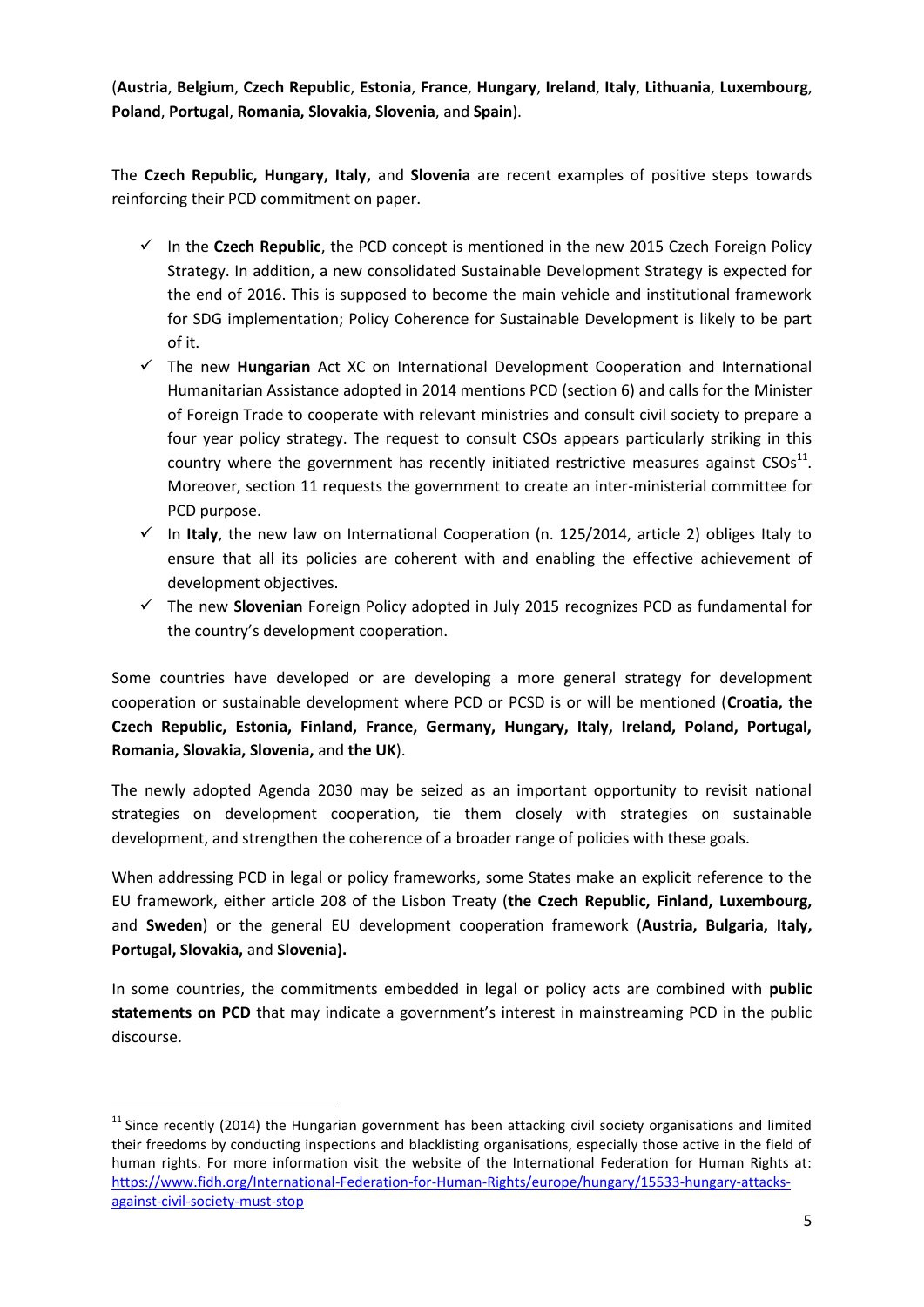Such public statements may be made at the highest political level (**Belgium, the Czech Republic, Finland – in the previous government, Luxembourg, the Netherlands,** and **Sweden**) or at a lower level<sup>12</sup> (**Austria, Germany, Hungary, Ireland, Lithuania, Portugal,** and **Romania**).

For example, the **Czech** Prime Minister referred to PCD in his speech at the conference celebrating the 70th anniversary of the Czech Republic membership in the UN $^{13}$ .

A very strong sign of political commitment to PCD is when commitments are translated into a clear comprehensive operationalisation strategy with action plans and targets. So far, **Denmark** has adopted such strategy, identifying some priority areas and developed action plans to address incoherencies. The PCD action plan adopted by the former government will continue to be implemented by the government that took office in 2015.

**Sweden** has partly done this, but the strategy currently lacks concrete targets in many regards, and incoherencies are not always subject to follow up. (see box)

#### **Sweden**: **PCD challenges and incoherencies**

**.** 

Sweden adopted its coherence policy for development in 2003. In 2008, the previous government identified six priority areas ("global challenges") in order to focus the work on PCD and concretise the objectives. To ensure a proper follow-up on the challenges, in 2012 the government started to focus on one challenge for each biannual report to the Parliament. The recurrent criticism of avoiding conflicts of interest resulted in the identification of incoherencies for the first time in 2012. However, they were not followed up on in the 2014 report, when a new global challenge was in focus.

A new government came into office in October 2014, and introduced a re-start for the national PCD in the budget for 2015. As part of the re-start the government has given instructions to all ministries to produce work programmes for PCD, and to link them to relevant SDGs.

Remarkably though, intention to develop such a strategy of implementation for PCD is being discussed in other countries (**Italy, Poland, Slovakia,** and **Spain**). For instance in **Poland**, the draft of the Multiannual Development Cooperation Programme 2016-2020 contains a separate chapter on PCD, which defines a priority issue (tax dodging) and may oblige the Ministry of Finance to develop annual action plans on the issue.

**Finland,** who used to qualify as a PCD champion, constitutes a specific case as the only Member State that has explicitly decreased its commitment to PCD since 2013. (see box)

Finally, there is a group of countries (**Bulgaria**, **Croatia, Greece, Latvia,** and **Malta)** that has not yet recognized PCD as an important principle. No references to PCD are made in public statements, let alone in policy or legal acts, or through a PCD strategy. In **Malta**, references to coherence are made in the context of trade and finance, but as something needed among the policies of developing countries, rather than among European and national policies.

 $12$  A commitment expressed at high political level is expressed by the Prime Minister or by the entire government. A lower level political statement may be made by e.g. the Minister in charge of Development Cooperation.

<sup>&</sup>lt;sup>13</sup> Available at: [http://www.vlada.cz/en/mediacentrum/aktualne/czech-prime-minister-sobotkasupports](http://www.vlada.cz/en/mediacentrum/aktualne/czech-prime-minister-sobotkasupports-gender-equality-struggle--131573%20/)[gender-equality-struggle--131573%20/](http://www.vlada.cz/en/mediacentrum/aktualne/czech-prime-minister-sobotkasupports-gender-equality-struggle--131573%20/)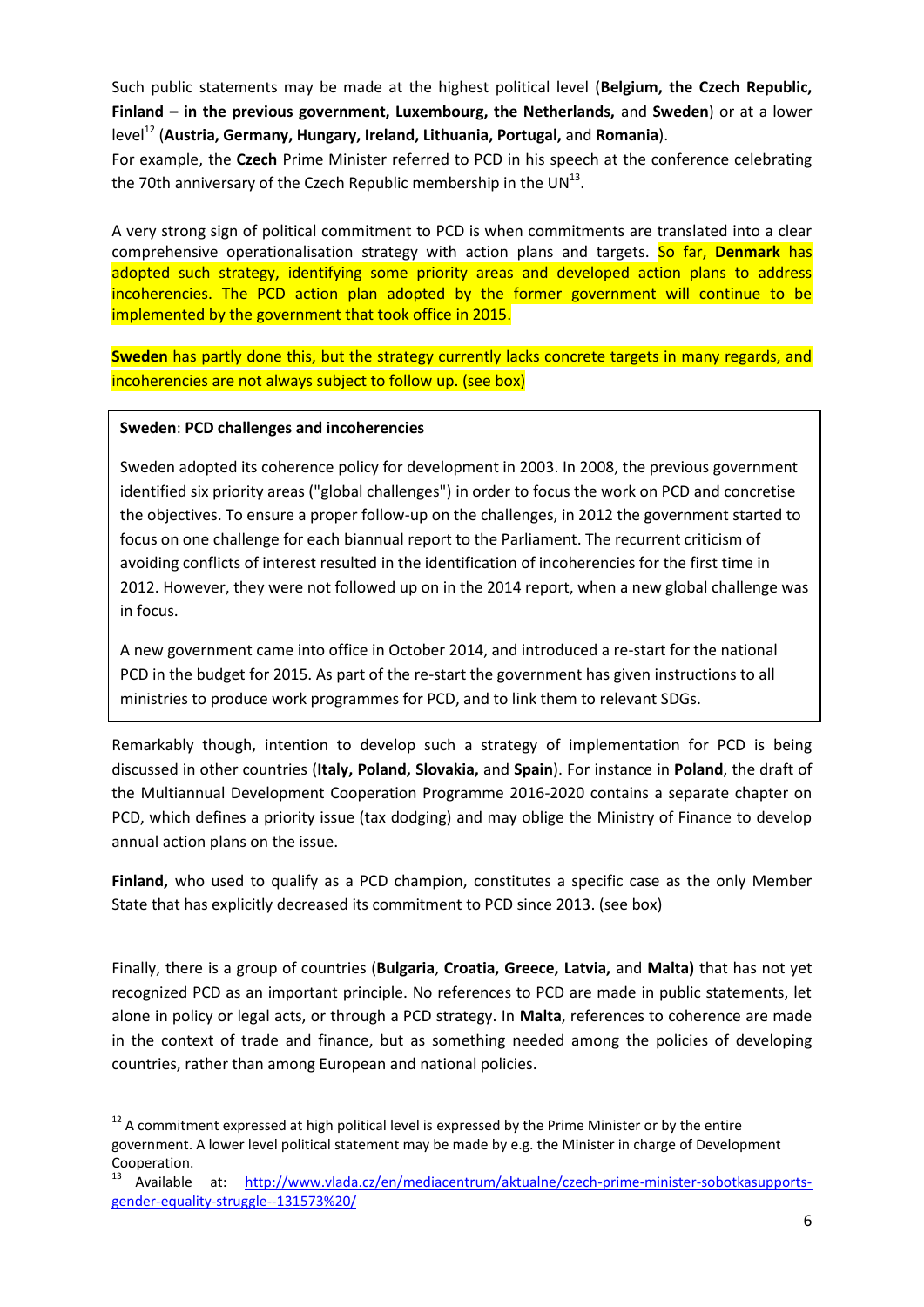Evidence shows that pressure coming from civil society can be crucial to encourage governments and Parliaments to be more committed to PCD. (see section 5)

## **Finland: the end of a PCD champion?**

The previous government of Finland (2011-2015) had recognized PCD in its overall Government Policy Programme, which can be considered the highest level of political commitment. It had also dedicated a section to PCD in its 2012 Development Policy Programme (available at [http://ra.fi/GEa2\)](http://ra.fi/GEa2) and produced a report on the impact and coherence of development policy in 2014 (available at<http://ra.fi/Z6e9> ).

Despite the lack of a PCD implementation strategy, the 2012 Development Policy Programme had identified specific PCD themes (food security, tax and development, trade and development, migration and development, and security and development).

Explicit political commitment to PCD has been high at times in Finland even if this has not always turned into effective coherent policy making.

**2.** in the Policy Programme. However, it is still to be seen whether PCD will keep its place in the new **3.** commitment to PCD has significantly decreased.The tide has turned since a new government took office in spring 2015. PCD is no longer mentioned Development Policy, expected at the end of 2015. In any case it is clear that the governmental

## **2. Coordination mechanisms**

Coordination mechanisms can be used to ensure that PCD is mainstreamed and implemented across national policy-making institutions (government and Parliament) and their policy departments. Such mechanisms imply an inter-departmental dialogue on policies that affect development and they involve different actors within the Parliament, the government and its administration as well as non-State actors.

## **2.1 In government**

An increasing number of countries have developed inter-ministerial coordination mechanisms addressing PCD or PCSD (**Austria, Belgium, the Czech Republic, Denmark, Finland, Hungary, Ireland, Lithuania, Luxembourg, the Netherlands, Poland, Portugal, Slovakia,** and **Sweden**). This group contains countries that strongly commit to PCD but interestingly also some other countries that have only recently started to promote PCD or adopted a more pro-active approach to sustainable development.

- In **Austria**, an inter-ministerial working group on PCD and a coordination group for all ministries and CSOs who are involved in humanitarian aid is put in place. The DAC Peer Review 2015 notes that "Efforts appear to be largely ad hoc, focusing on special issues as they arise and when there is a need for a cross-government approach to achieve a particular goal."
- $\checkmark$  In **Ireland**, as a result of the 2006 White Paper, the Inter- Departmental Committee on Development (IDCD) was set up in 2007 as the main institutional mechanism for supporting PCD. The IDCD is a consultative and advisory forum for interdepartmental coherence and as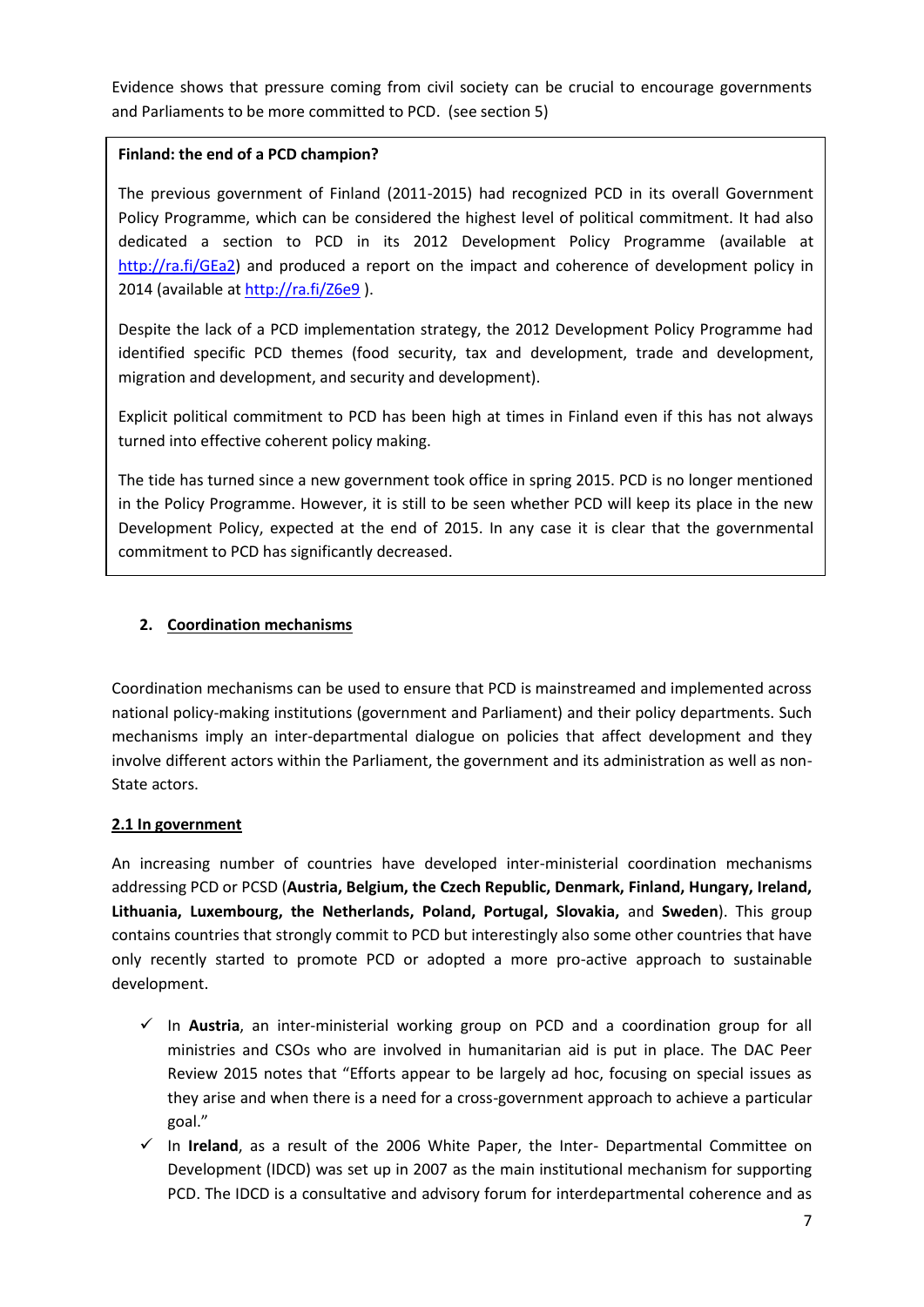a forum to facilitate the best use of expertise across the public service in Ireland's development aid programme. In this capacity, the IDCD provides an administrative and institutional support mechanism for promoting PCD across government departments. The government's new Policy for International Development, *One World One Future*, further commits Ireland to strengthening the oversight role of the Inter- Departmental Committee on Development and to producing a biennial report on Ireland's progress on PCD.

- $\checkmark$  In **Portugal**, the mandate of the Inter-ministerial Commission for Cooperation (ICC) has been revised and upgraded, in order to include a PCD mandate. Because of significant institutional adjustments in the administrative structures of all Ministries, permanent PCD focal points have not been formally established yet, though some PCD contact points from different ministries have been mobilised to gather input for the EU biennial report on PCD.
- $\checkmark$  In the **Czech Republic**, an inter-ministerial Council on Development Cooperation with a specific, though not exclusive, mandate on  $PCD<sup>14</sup>$  has been established since 2008. In 2014 the Inter-ministerial Government Council for Sustainable Development (RVUR) was reestablished and moved under the competence of the Office of the Government and is presided over by the Prime Minister himself. This should become the central body for the coordination on policy coherence for sustainable development, both in the making of Czech domestic policy and in the formulation of positions for EU decision-making**.** The members of the Council are representatives of central and local government authorities, social partners, NGOs and academics. RVUR has, so far, mainly focused on coherence of policies at domestic level and rather neglected their external dimension. This should however change in the light of the new SDGs agenda implementation at the national level, as RVUR will become the coordination body responsible for SDG implementation in the Czech Republic.
- **Poland** created some coordination mechanisms in relation to PCD in 2013. PCD focal points were appointed in various ministries and governmental agencies, coordinated by the Ministry of Foreign Affairs (MFA). A Development Cooperation Advisory Council that includes representatives of various ministries and governmental agencies, as well as Parliamentarians and CSOs. This Council can give an opinion to key documents that relate to development cooperation and can be a forum for policy debate. Besides, according to the Polish Development Cooperation Act (Article 13), the MFA has the competence to give an opinion on other programmes and strategies in terms of their coherence with development cooperation objectives and priorities.
- In **Slovakia,** a Working Group on PCD was created in 2014 within the Coordination Committee of the Slovak Development Cooperation, which is an advisory body to the Minister of Foreign Affairs.
- $\checkmark$  In Lithuania, the Law on Development Cooperation and Humanitarian Aid approved in 2013 created a development cooperation commission which should monitor policy coherence and coordinate development cooperation. It involves representatives of various ministries (aiming at vice-minister level) and representatives of the CSOs, i.e. two development platforms in Lithuania and an association of local authorities. However, to date, this commission only met three times with no quorum and PCD was never on the agenda.

**.** 

<sup>&</sup>lt;sup>14</sup> According to the Statute of the Council on Development Cooperation (Annex to Government Resolution No 1439/2007 of 19 December 2007, Art. II(1b) , the Council '*' is inter alia "responsible for mutual coherence between the development cooperation objectives and priorities and other government policy instruments which have or might have a direct or indirect impact on developing countries*"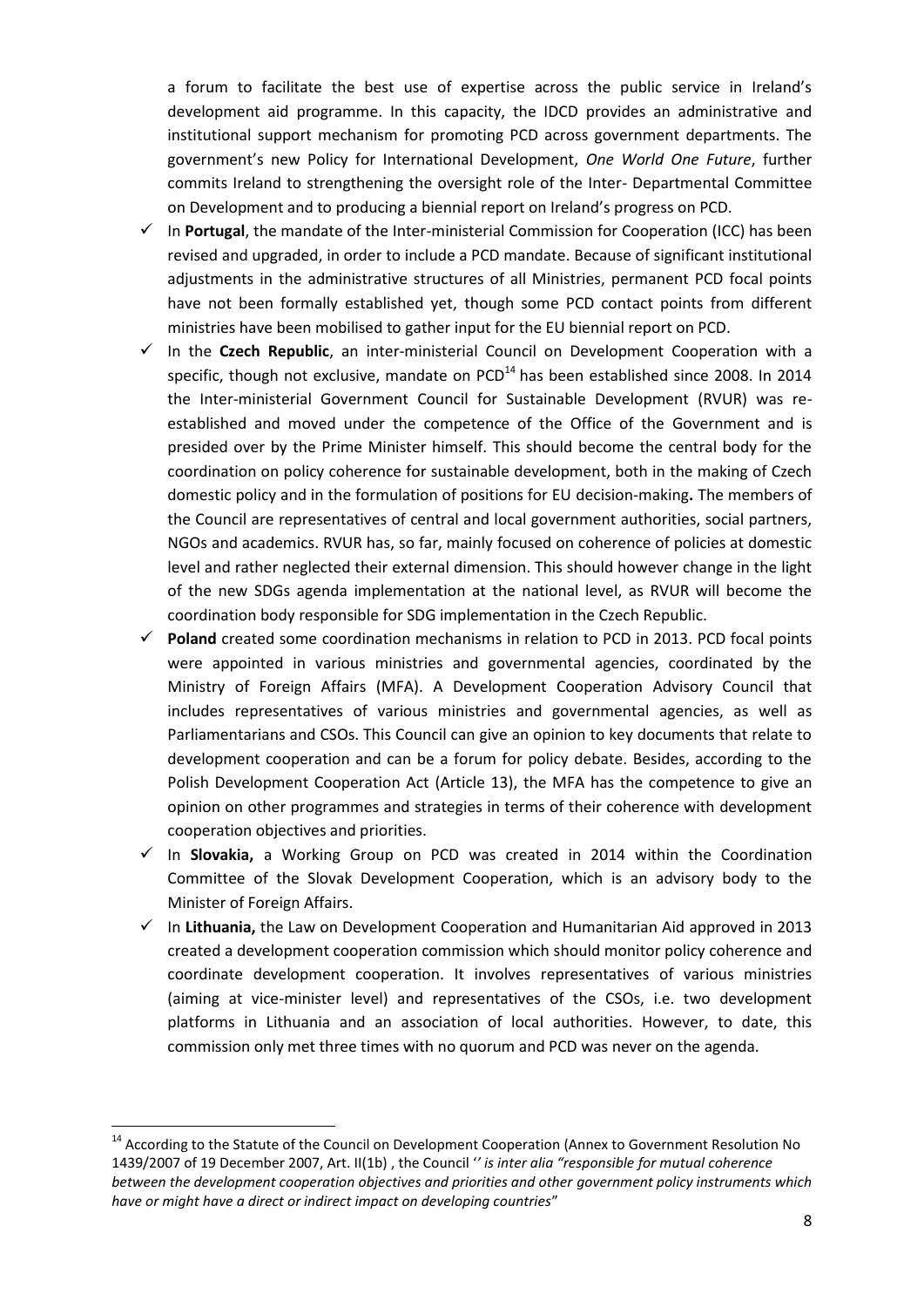#### **The Netherlands**: **a new set-up for PCD coordination mechanisms**

The Dutch Ministry of Foreign Affairs had a special unit for Effectiveness and Coherence (DEC), which was abolished in 2014 and replaced by a flexible Project Team for PCD. The composition of the team depends on the issues on the table. Representatives from other Ministries might be seconded to the Project Team. Interestingly, the ECPDM's has pointed out that the abolishment of the DEC and the mainstreaming of its tasks will probably hamper an effective promotion of PCD at national, European, and international level. While the new minister has set a high level of ambition in terms of PCD, the capacity of her ministry to support her in this regard seems to have been inversely reduced (from an unpublished 2014 note from ECPDM about the PCD system in the Netherlands). Still, there are a few permanent inter-ministerial coordination mechanisms to ensure that the PCD dimension is taken into account.

Remarkably, at Parliamentary level, the Netherlands' Parliament has a Standing Committee for International Trade and Development Cooperation since 2012, mirroring the fact that trade and development are also joined in a same ministry in the government. While formerly trade and development were separate worlds, the new set-up enables the Parliament to have a closer look at the coherence or lack of coherence between trade and development.

Apart from these cases, most EU countries have established general mechanisms of coordination for development cooperation, but not with a specific mandate to deal with PCD (**Bulgaria, Croatia, France, Germany, Italy, Romania, Slovenia, Spain,** and **the UK**).

NGO platforms assess that the effectiveness of these mechanisms is largely questionable (**Austria, the Czech Republic, Hungary, Ireland, Italy, Luxembourg, Poland, Portugal,** and **Slovakia**). A common problem is the lack of frequency in meetings (**Austria, Croatia, Hungary, Ireland, Italy, Lithuania, Portugal, Slovakia,** and **Sweden**).

In **Italy**, the new inter-ministerial coordination body, set up by a 2014 law, with the task (amongst others) to address the coherence of national policies with development cooperation, yet it is still not operational.

Other countries simply have no governmental coordination mechanisms relevant for PCD (**Estonia, Greece, Latvia,** and **Malta**).

## **2.2 In Parliament**

At Parliamentary level the situation is different. No national Parliament in the 27 EU Member States assessed has established a specific coordination mechanism in its Parliament that would ensure that all the policies are scrutinised for their impact on developing countries. The majority of Parliaments do not have any sort of inter-sectoral coordination mechanism that could address PCD issues (**Austria, Croatia, the Czech Republic, Estonia, France, Greece, Hungary, Italy, Latvia, Malta, Poland, Portugal, Romania,** and **Slovakia)**.

A factor that can facilitate the existence of mechanisms in the Parliament is the level of awareness of PCD among key ministers and Parliamentarians.

Thus, in some countries, some general coordination mechanisms are in place, which allow for discussion of development issues and identification of possible incoherencies at Parliamentary level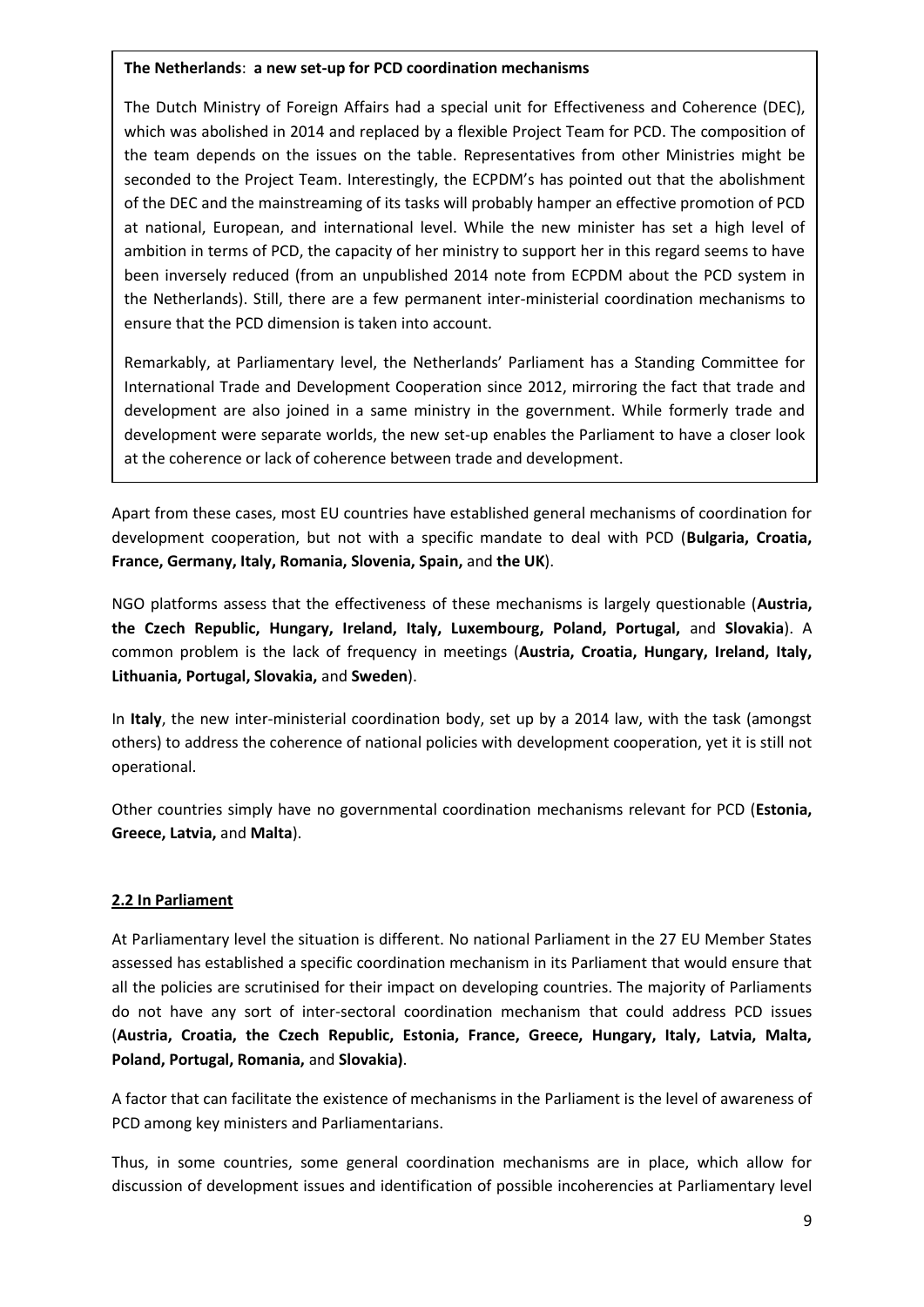**(Belgium**, **Finland, Germany, Ireland, Lithuania, Luxembourg, the Netherlands, Slovenia, Spain, Sweden,** and **the UK**). In general, these mechanisms do not automatically ensure that PCD is effectively mainstreamed through different policies.

In **Finland**, **Ireland**, **Lithuania,** and **Slovenia,** the Parliamentary Committee on Foreign Affairs welcome any individual members of the Parliament to take the floor and raise PCD issues.

In most countries, concerns about policy impacts on developing countries may be discussed in the Committee dealing with on Development Cooperation affairs.

The **German** Parliamentary Advisory Council on Sustainable Development has not dealt with topics discussed under PCD until now. It can be expected though that the focus of this body will shift in the wake of the SDGs, given that the German sustainability agenda will become a national SDG implementation plan. A useful coordination instrument has been the Cross-committees hearing (on e.g. on bio fuels), but these hearings do not take place very often.

## **3. Monitoring, assessment and reporting mechanisms**

The establishment of mechanisms for monitoring and assessing (likely or effective) impacts of a country's policies on development, and the subsequent reporting on the implementation of the country's PCD commitments, represent another building block of a country's strategy to implement PCD. More than others, such mechanisms are important to enable the Parliament, citizens, and CSOs to hold the government accountable for its commitments. The path to develop effective monitoring, assessment and reporting mechanisms for PCD seems to be long in a great number of the Member States, even if some progress has been made in a small number of countries. Even when such mechanisms have been set up, many times political willingness and pressure are lacking to make sure that these mechanisms are used effectively.

Eleven Member States, namely **Austria, Bulgaria, Croatia, the Czech Republic, Estonia, Hungary, Latvia, Malta, Romania, Slovakia,** and **the UK** are reported not to have developed any mechanisms to measure the impact of their national policies on developing countries or to evaluate and report on whether the government has efficiently implemented its commitment on PCD, when there is one.

## **3.1 Assessment of policy impacts on development**

In terms of assessment mechanisms that use a PCD approach, **Belgium, Italy**, and **Poland** have demonstrated noticeable progress.

 $\checkmark$  Belgium has set up a new Advisory Council on PCD, composed of academics and NGOs, which can formulate advice or provide answers to government questions. Moreover, Belgium adopted a law on Impact Analysis that covers ex-ante assessment only (the other evaluation services for development cooperation have not integrated PCD so far). Thus, since 2014, all government bills, draft Royal Decrees, and proposals for rulings submitted to the Council of Ministers are analysed for their coherence with development, using a tool known as AIR (analysis of regulatory impact). This analysis serves to flag potential changes or measures that should be introduced to ensure more development friendliness. However, OECD DAC estimates that "*While this analysis of regulatory impact is commendable, it has limited impact on coherence. There is little room to change course and the exercise has not,*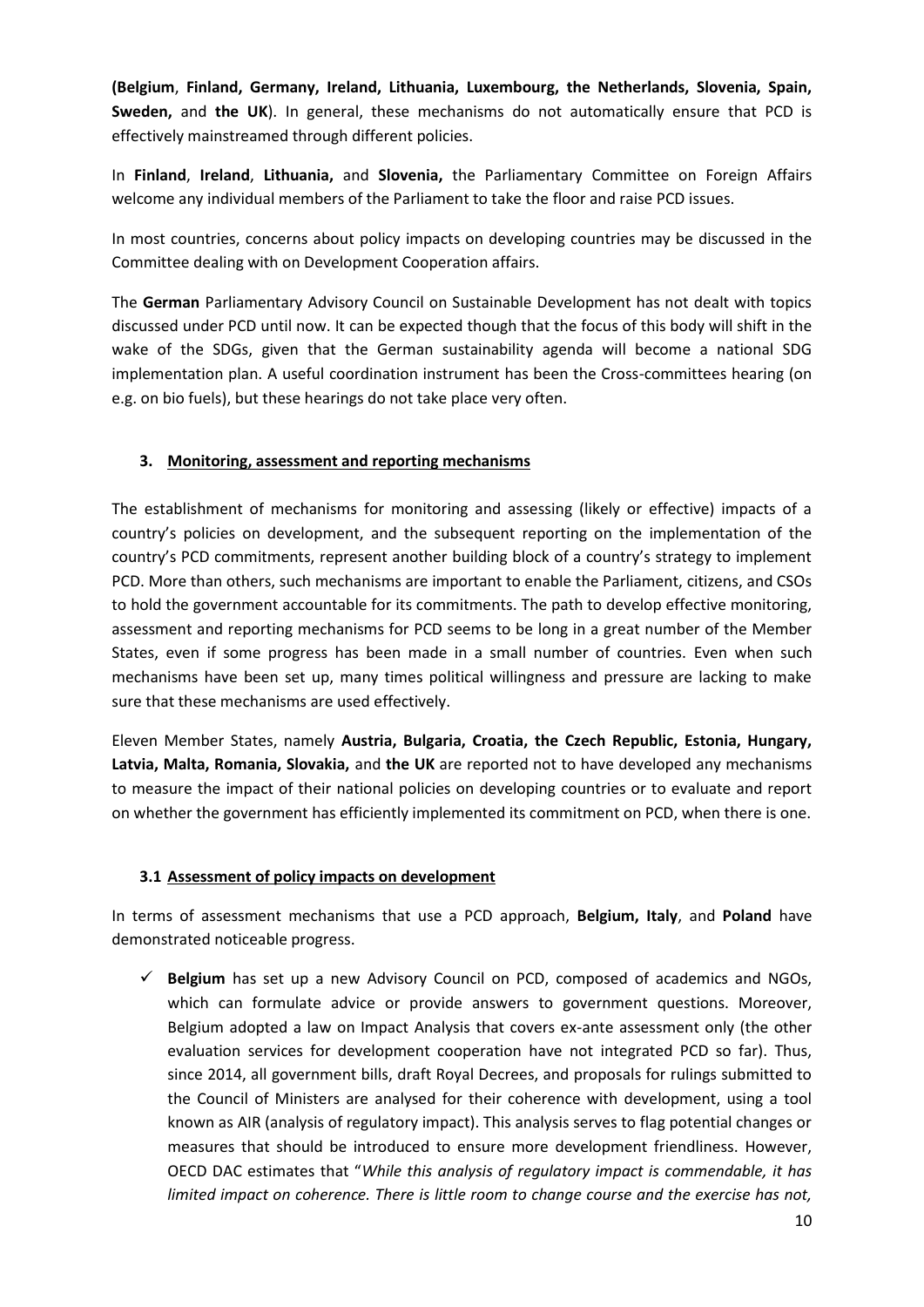*as yet, identified regulatory proposals that have more than a marginal impact on developing countries"<sup>15</sup>* Moreover, the mechanism does not apply for draft legislation on national security and international treaties, even when they affect development (e.g. taxation, trade), which is a severe downside.

 $\checkmark$  In **Italy**, with the **new Law 125/2014** that refers to PCD, for the first time - in response to the constant critics from the OECD DAC Peer Review-, a **National Council for Development Cooperation has been established**. Within this Council the public, private, profit, and not-for profit sectors are asked to express their positions on development cooperation issues and to evaluate to which extent political choices, strategies, programmes, interventions are coherent and effective. However, it is still too early to evaluate the quality of this mechanism since the National Council met only once so far.

#### **Poland: PCD in the impact assessment guidelines**

Poland constitutes a positive example of progress: here an important step forward has been taken to enhance the assessment of impacts on development. A specific question relating to PCD has been introduced in the Impact Assessment guidelines that apply to national legislative processes. Furthermore, under the Multiannual Development Cooperation Programme 2016- 2020, the reports on PCD that the MFA prepares for the OECD and the EU will be shared with the Development Cooperation Advisory Council (and possibly - a summary of them will be published publicly). This Council includes representatives of various ministries and governmental agencies, as well as parliamentarians and CSOs. It gives its opinions on key documents that relate to development cooperation and can be a forum for policy debate.

In some countries (**Finland**, **Ireland**, **the Netherlands**), initiatives have been taken to carry out some specific impact studies on specific topics and in relation to specific target countries. For these studies, different methodologies have been applied and this has positively contributed to enriching the debate on identifying the most appropriate impact assessment methodology for PCD. The debate is still going on.

- $\checkmark$  In **Finland**, a food security group originally set up to prepare a PCD pilot study in partnership with the OECD pilot, monitors progress in terms of PCD and food security<sup>16</sup>. Interestingly, this project involved all relevant ministries, research institutions, the University of Helsinki, and non-governmental organisations.
- $\checkmark$  Ireland has taken positive steps at the field level, commissioning a number of research papers<sup>17</sup> that look at the impact of the EU's Economic Partnership Agreement (EPA) on its partner countries. One of these reports, *Trade Liberalisation and Fiscal Adjustment: The Case*

1

<sup>&</sup>lt;sup>15</sup> <http://www.oecd.org/dac/peer-reviews/Belgium-Peer%20-Review-2015-full-report-ENG.pdf>

<sup>16</sup> For more information visi[t http://ra.fi/Ggcz](http://ra.fi/Ggcz) 

<sup>17</sup> Bilal S., M. Dalleau and D.Lui (2012), *Trade Liberalisation and FiscalAdjustments: The Case of EPAs in Africa,*  ECDPM Discussion Paper 137, European Centre for

Development Management, Maastricht, the Netherlands, [http://ecdpm.org/publications/trade-liberalisation](http://ecdpm.org/publications/trade-liberalisation-fiscal-adjustment-epas-africa/)[fiscal-adjustment-epas-africa/](http://ecdpm.org/publications/trade-liberalisation-fiscal-adjustment-epas-africa/)

Boysen O. and A. Matthews (2009), *The Economic Partnership Agreement betweenUganda and the EU:Trade and Poverty Impacts*, IIIS Discussion Paper No. 307, Institute for International Integration Studies, the Sutherland Centre, Trinity College, Dublin. <https://www.tcd.ie/iiis/documents/discussion/pdfs/iiisdp307.pdf>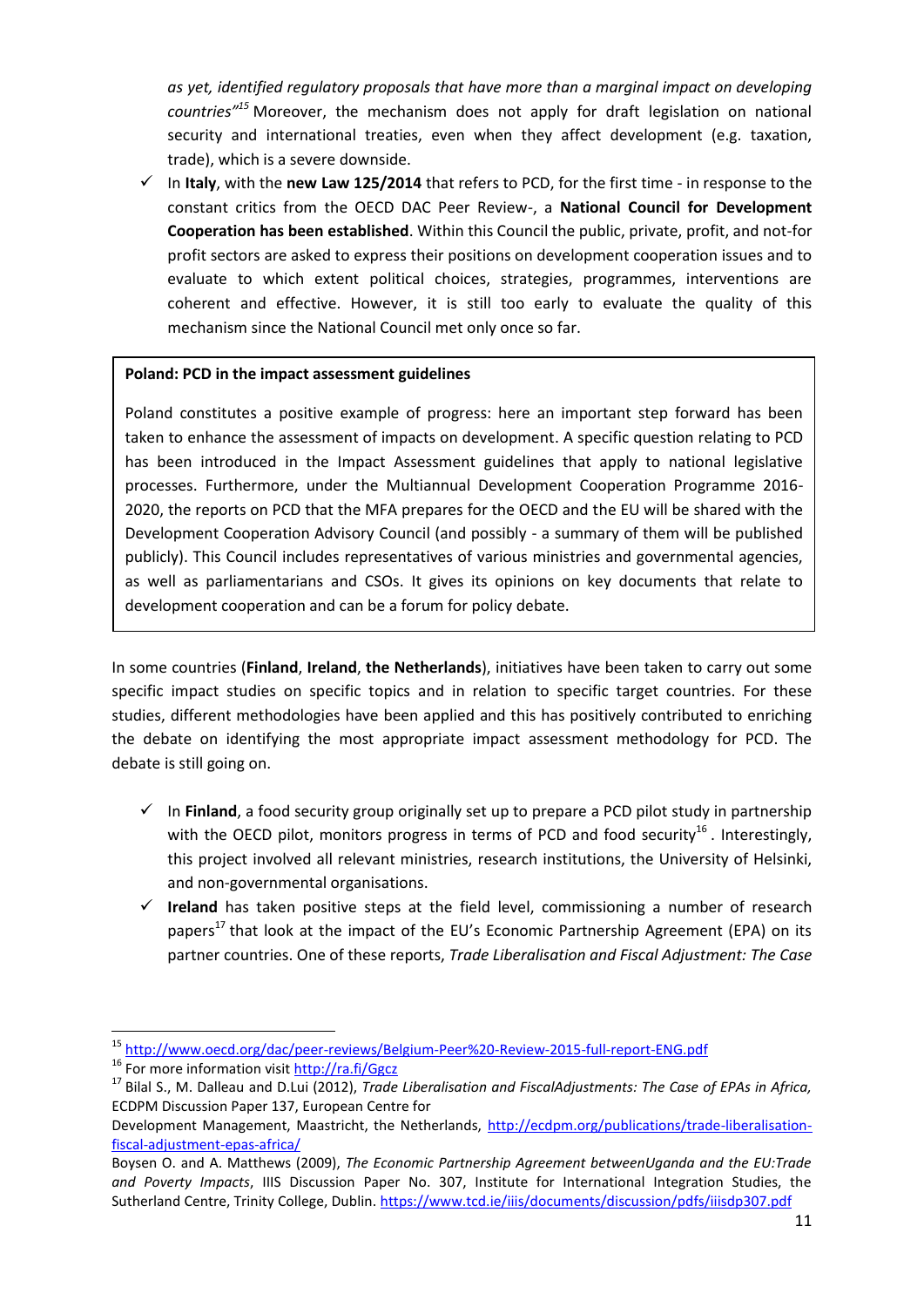*of EPAs in Africa* <sup>18</sup> was presented to other EU Member States at a roundtable discussion on EPAs in Brussels to inform debate.

 $\checkmark$  The **Netherlands**, have conducted pilot studies on measuring coherence in Ghana and Bangladesh. They have extensively promoted their methodologies in meetings amongst other Member States and at the EU and OECD level.

## **3.2 Monitoring and reporting mechanisms**

All Member States are required to report on PCD implementation every two years, through their contribution to the EU's biennial reporting exercise on progress on PCD, coordinated by the European Commission. While the EU report contains examples of country situations, the Member States are not obliged to publicly share their input to the report, so it has been difficult for CSOs to monitor country-level situations. Yet in 2015 individual Member State contributions have been made public for the public. For some Member States, the EU report is also the occasion to report at national level, like in **the Netherlands**<sup>19</sup>.

Beyond this, a very limited number of countries have developed proper reporting systems that would allow taking stock of progress in turning PCD commitments into reality.

A promising reporting mechanism has emerged in **France** while **Finland, Ireland, the Netherlands**  and **Sweden** appear to be the most advanced countries, with solid PCD monitoring and reporting mechanisms. In these countries, the government regularly makes or should make regular reports on PCD.

- $\checkmark$  In **France**, the government is now tasked to produce a biennial evaluation report on the implementation of the PCD commitments set up by the new law. The first report issued in 2015 was an informative report, but lacked the analysis expected from an evaluation.
- $\checkmark$  In **Finland**, the previous government had introduced a tradition of annual reports but this was not embedded in a binding commitment. It remains unclear whether the government elected in 2015 will carry on the tradition.
- $\checkmark$  In **Sweden,** the government prepares a biennial report for the Parliament on their national coherence policy (Policy for Global Development).

In **Belgium, Italy, Luxembourg**, **Portugal,** and **Spain**, monitoring and reporting mechanisms are not highly elaborated and have a questionable effectiveness.

- $\checkmark$  In **Luxembourg,** only a rudimentary annual report is produced by the inter-ministerial committee, which is in charge of advising the government on PCD issues.
- **Portugal** has planned to appoint PCD focal points in ministries (delays, are due to a restructuration of all Ministries) to promote PCD. These focal points will present a biennial report on PCD that should also include proposals on how to advance on PCD in different areas.
- $\checkmark$  In Spain, the government produces a biennial PCD Report. However, because of the methodology, this report is not considered as an appropriate instrument to monitor, assess,

**<sup>.</sup>** <sup>18</sup> See footnote 13

<sup>&</sup>lt;sup>19</sup> with the promise of the Minister for Trade and Development Cooperation to move to annual report as of 2016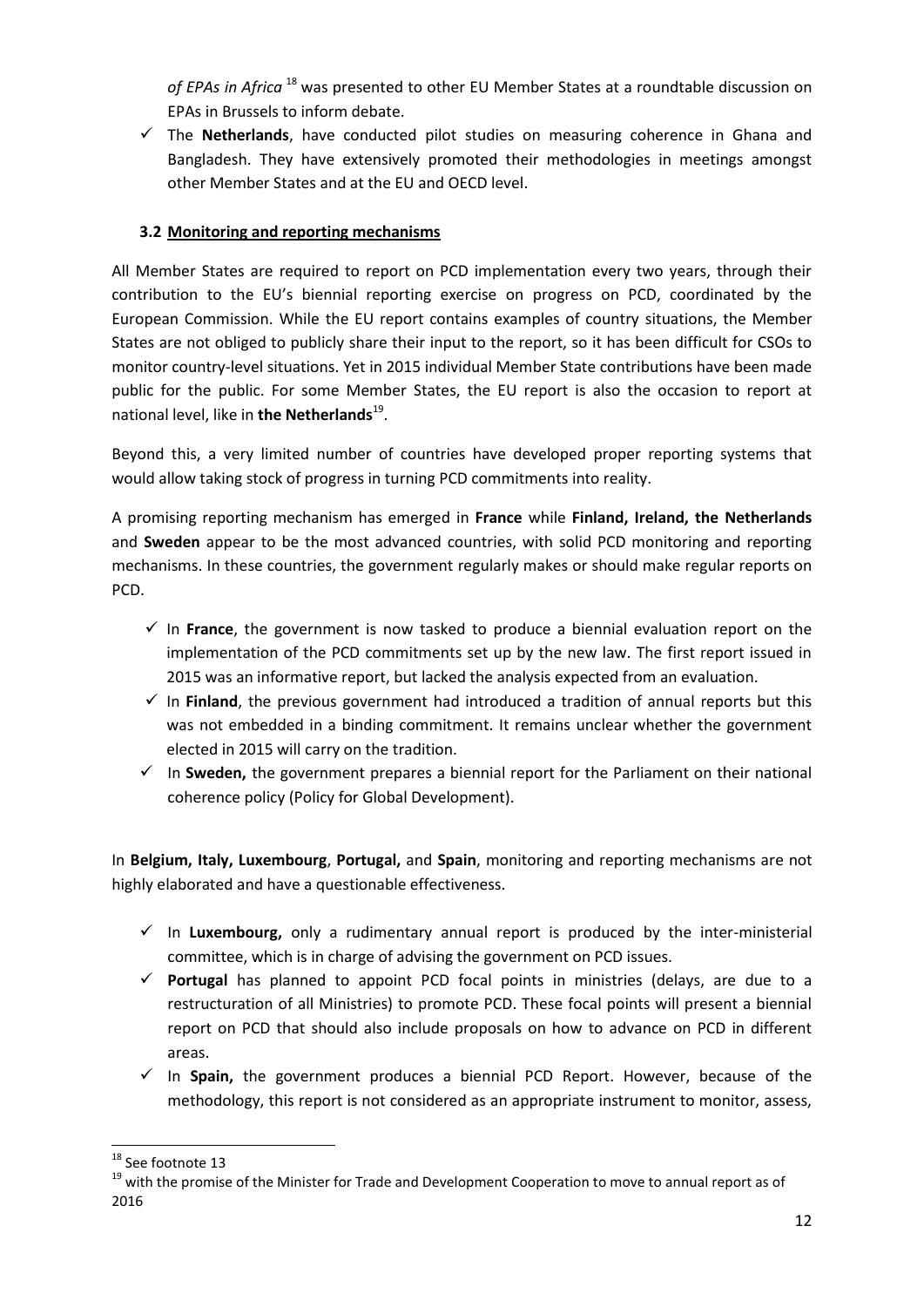and report on PCD implementation. This report is intended only to collect some activities performed by different Ministries in partner countries; in most cases financed by ODA. Spain's PCD Commission (a Cooperation Council body) is working out a new methodology for the preparation of the PCD report.

 $\checkmark$  In **Belgium**, the law requires that the government prepares an annual report on Belgian international cooperation that includes recommendations on PCD for the Federal Parliament. However, given the recent establishment of the Inter-departmental Committee, the absence of a list of priority issues and lack of staff, it is very unlikely that a progress report will be produced in the near future.

## **4. Awareness of PCD in ministries and Parliaments**

Awareness of PCD among ministers and Parliaments is of crucial importance to ensure a greater commitment on PCD, the existence of coordination mechanisms and ultimately fair policy outcomes, coherent with the fight against poverty and the promotion of human rights. The more people are aware of PCD, the more they are likely to avoid incoherent policies.

Awareness is highly subjective. Ministers or Parliamentarians who work with matters relating to development cooperation and foreign affairs are more likely to be more aware of PCD than others who deal with for example education or judicial matters. Yet, PCD needs awareness in all fields because policies of different nature can have impacts on people in developing countries.

While we cannot claim to present an objective methodology, since the national context does influence the assessment, the grading should provide a good overview of the different levels of awareness in the different EU Member States. Irrespective of the level of awareness, development remains unconsidered as an important policy in most countries in the EU. As such, a high or sufficient level of awareness does not always coincide with action, as shown in Luxembourg<sup>20</sup>.

Not surprisingly, **Denmark, Luxembourg, the Netherlands,** and **Sweden** show the highest levels of awareness of PCD amongst their ministries and Parliaments, with the Netherlands and Denmark, for Parliamentary awareness. Interestingly, the **Netherlands** scores the highest for ministerial awareness level, but fairly low awareness level in the Parliament, while it is the opposite in **Denmark**.

Amongst the group with medium to fairly high level of awareness, we found the ministries of **Finland, Ireland,** and **the UK**; and the **Belgian, German,** and **Irish** Parliaments.

Awareness is limited in most of the countries assessed. Many times, it is reported that awareness is confined mainly to policy makers involved in the development and foreign affairs sectors.

The situation is alarming in a significant number of Member States' governments (**Estonia, France, Hungary, Lithuania, Malta**, and **Spain**). Overall, it is found that the level of awareness is perceived as being much lower in Parliaments than within governments. To the list of country above, the

**<sup>.</sup>** <sup>20</sup> The difference between these two levels has been underlined in the NGO barometer "*FairPolitics*".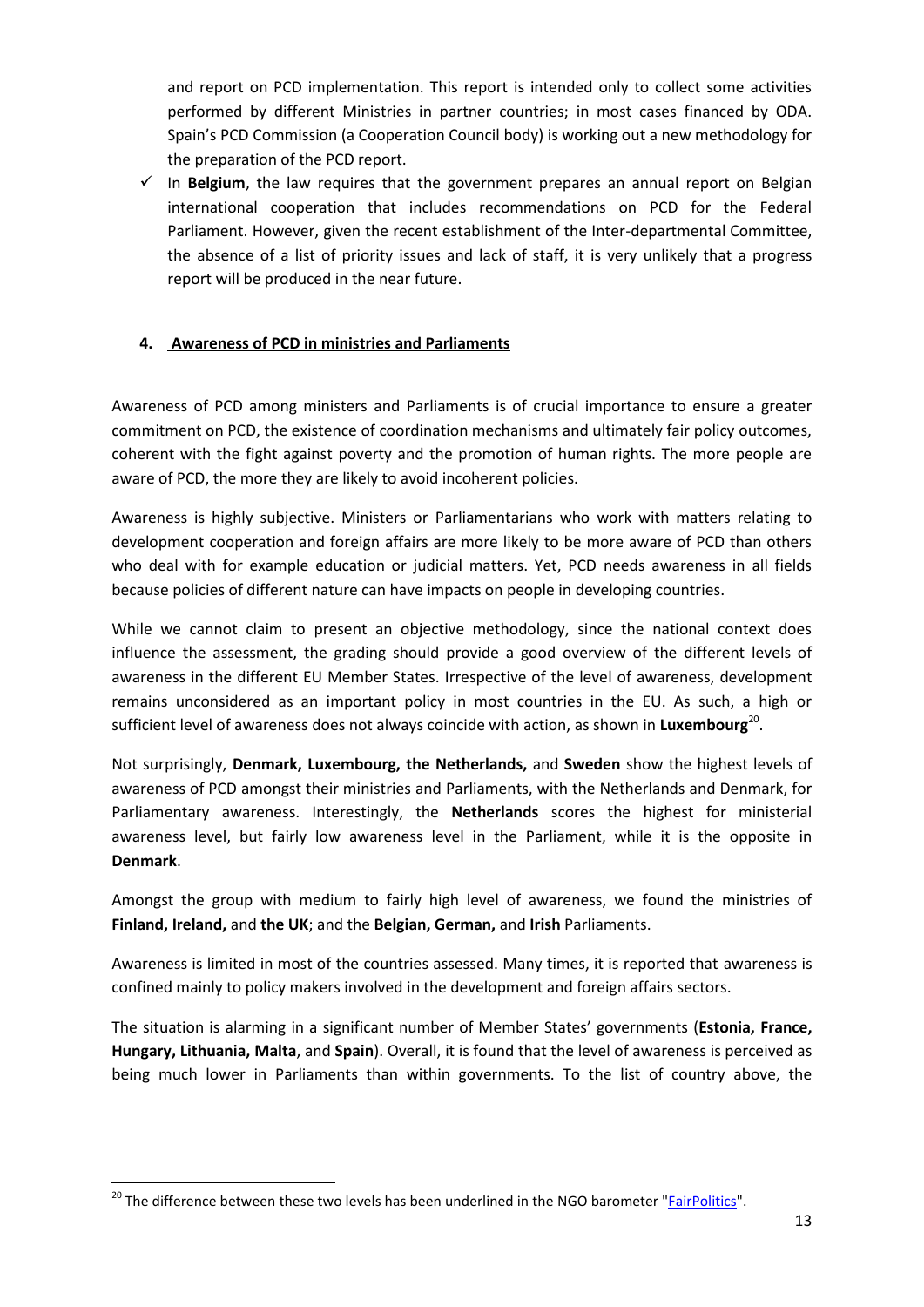Parliaments of the **Czech Republic, Austria, Croatia, Latvia, Poland, Portugal, Romania,** and **Slovakia** must be added in the category of critically low awareness level (see pies<sup>21</sup>).

To contrast these findings, the 2015 Eurobarometer shows that most Europeans finds it important to help people in developing countries, and this is consistent across all Member States', with an average of 85% $^{22}$ . More specifically, in Sweden (74%), Ireland (56%) and Luxembourg (51%) an absolute majority of respondents think it is very important to help people in developing countries. Interestingly, these three countries are also among those with the highest level of awareness of PCD at governmental and Parliamentarian levels, as showed in our study.



## **5. Inclusiveness and role of Civil Society Organisations**

Inclusiveness and transparency of coordination mechanisms means that external stakeholders are allowed to participate and provide their input to coordination mechanisms. In this way, stakeholders are allowed to monitor these mechanisms and evaluate their effectiveness.

**.** <sup>21</sup> The 25 Member States assessed are: Austria, Belgium, Bulgaria, Croatia, the Czech Republic, Denmark, Estonia, Finland, France, Germany, Greece, Hungary, Ireland, Italy, Latvia, Lithuania, Luxembourg, Malta, the Netherlands, Poland, Portugal, Romania, Slovakia, Slovenia, Spain, Sweden, and the UK.

 $^{22}$  [Special Eurobarometer 421,](http://ec.europa.eu/public_opinion/archives/ebs/ebs_421_sum_en.pdf) THE EUROPEAN YEAR FOR DEVELOPMENT - CITIZENS' VIEWS ON DEVELOPMENT, COOPERATION AND AID, January 2015.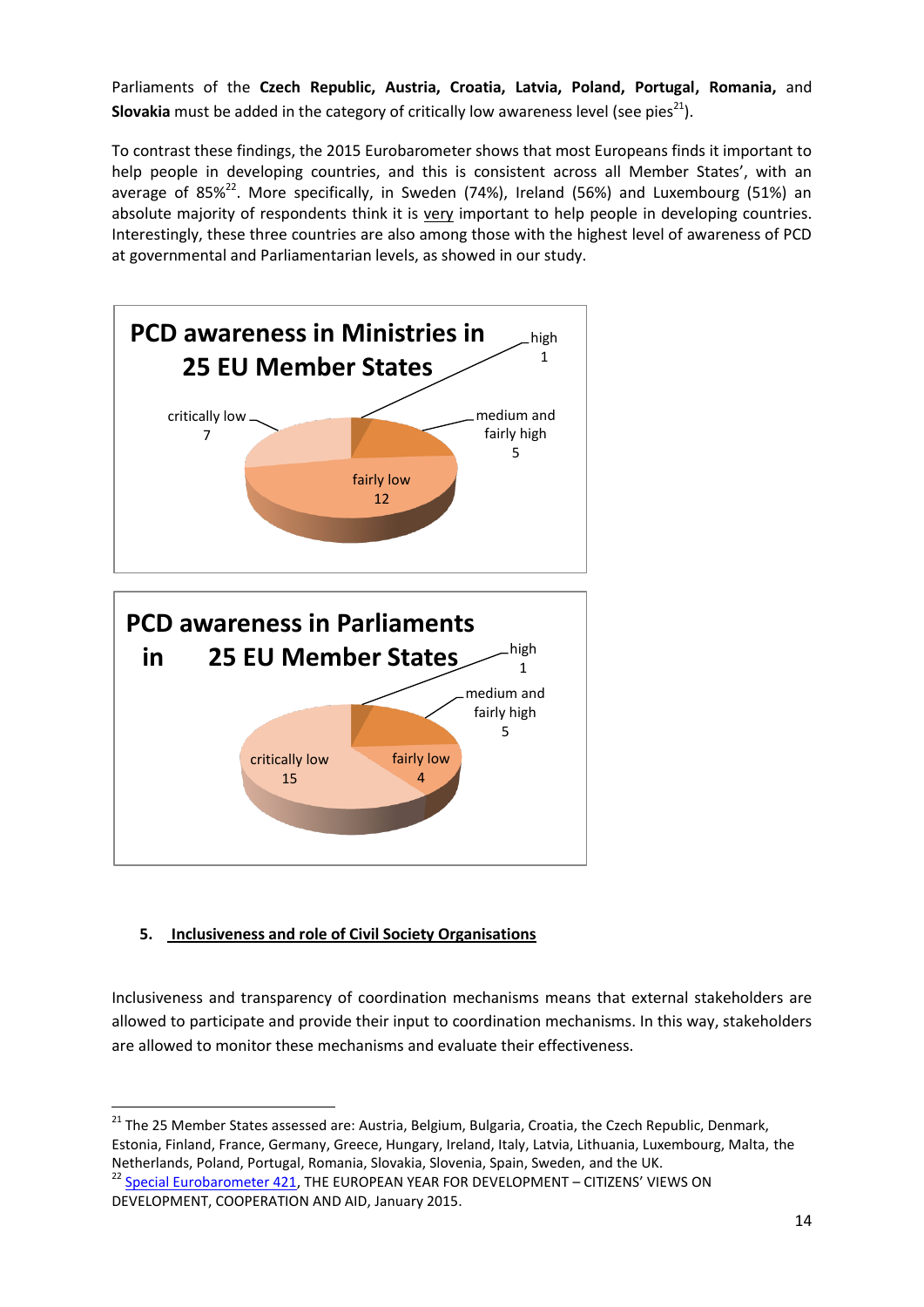In the majority of Member States, PCD coordination mechanisms are considered not transparent enough to allow external stakeholders to either provide input or monitor and assess their effectiveness properly (**Austria, Bulgaria, Estonia, France, Germany, Greece, Hungary, Italy, Latvia, Malta, the Netherlands, Portugal, Slovakia, Slovenia, Spain, and Sweden**). Even when external stakeholders such as CSO representatives can participate, this does not mean that these mechanisms are fully transparent.

CSOs are useful and legitimate partners in PCD implementation. Remarkably, all OECD DAC Peer Reviews that concerned EU Member States in 2013 and 2014 concluded that governments should work more closely with civil society networks on PCD<sup>23</sup>. CSOs can play a significant role in getting governments and Parliaments to increase the level of ambition and the quality of the implementation with regard to PCD, by raising public and political awareness and by pushing for higher-level political commitments and adequate institutional mechanisms.

As shown in this study that mobilised 27 development NGO platforms, CSOs are increasingly aware of the need to enhance their own work and their dialogue with national institutions on PCD.

## **5.1 CSOs' involvement in PCD mechanisms**

**.** 

CSOs can provide policy-makers with valuable expertise, case studies or other type of evidences, building on their relations with their partners in developing countries. Involving CSOs in PCD mechanisms can be a way to gain more efficiency in the implementation of PCD commitments and, at the same time, can be a system to hold the government accountable.

Some governments and Parliaments are ready to accept that and have been involving CSOs in their institutional mechanisms to ensure PCD.

- $\checkmark$  In **Austria**, in 2014 the Minister of Foreign Affairs and the Austrian Development Agency initiated what is planned to be an annual seminar on PCD for people working in Ministries and public services (as a specific part of the general training program for civil servants) in order to raise more awareness of PCD in the public administration. A key factor for the preparation of the seminar was the participation of representatives of Austrian NGOs and research institutions. Experts from NGOs and research institutes were invited as key note speakers and discussants.
- In **the Netherlands,** the Dutch government has engaged CSOs and research institutes in order to discuss specific issues of coherence and conflicts of interest. Issues that have been covered are tax justice, aid and trade, climate and development. On these issues, the Dutch Minister for International Trade and Development Cooperation invites CSOs and research institutes to provide their own perspectives and feed them into the policy discussions at the Ministry. The minister also invites CSOs to join Ministerial delegations to bilateral partner countries in Asia, Africa, and Latin America, and to international summits.
- $\checkmark$  In **Belgium** NGOs and academics participate in the Advisory Council on PCD, which operates through working groups on specific issues. And a CSO platform is officially supported.

<sup>&</sup>lt;sup>23</sup> Reference to OECD DAC Peer Reviews in European Commission Staff Working Document "Policy Coherence [for Development"](https://ec.europa.eu/europeaid/sites/devco/files/policy-coherence-for-development-2015-eu-report_en.pdf), SWD (2015) 159, 3 August 2015, p.24. Countries reviewed are: Sweden, France, Italy, Ireland, UK, Austria and Belgium.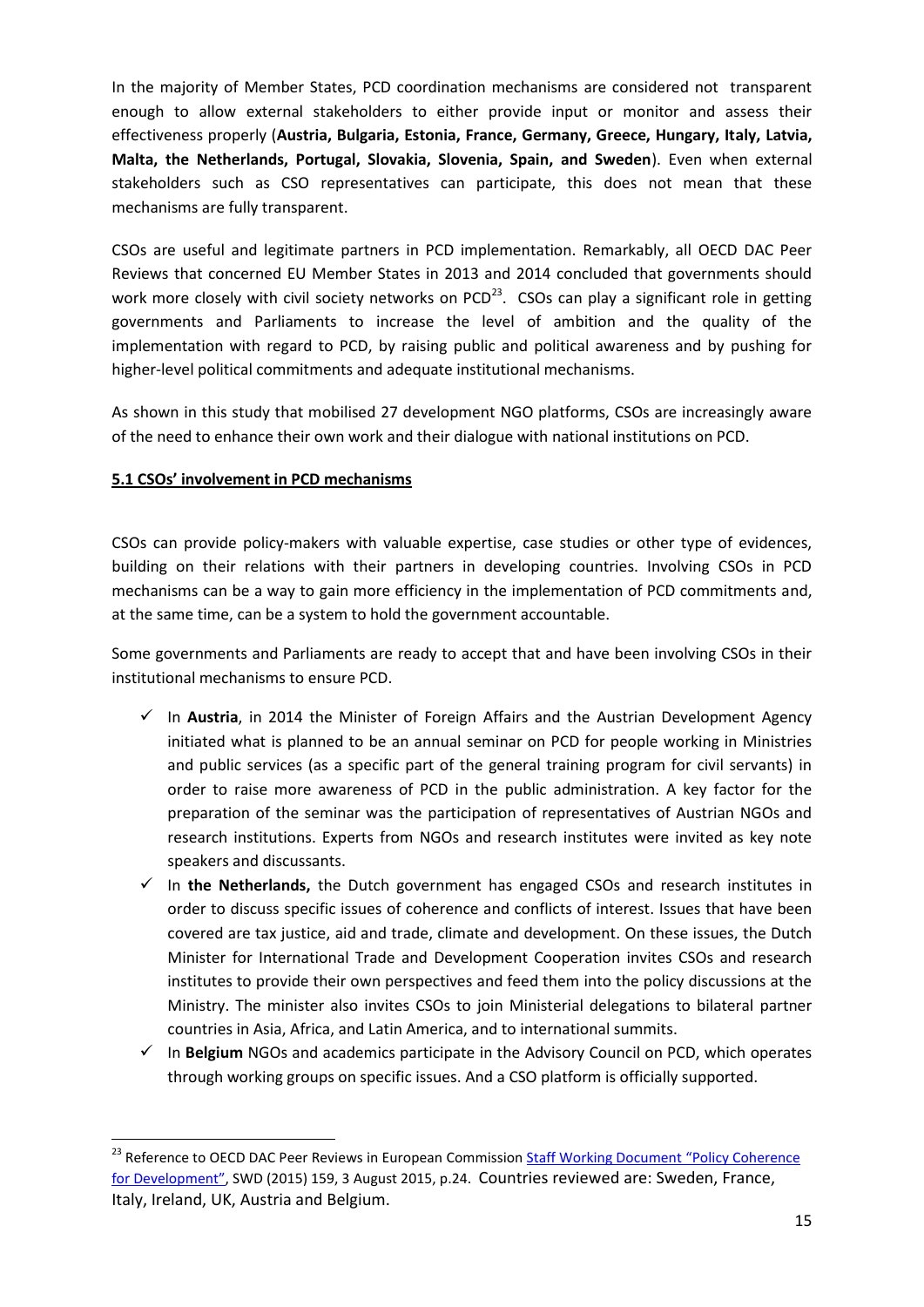- $\checkmark$  In **Denmark**, CSOs have worked closely with the government for the new PCD action plan which indicates also the right of CSOs to be consulted within the Action Plan.
- $\checkmark$  In **Finland,** CSOs and research institutions are allowed to participate in or at least monitor some of the inter-ministerial coordination groups (for example they participate in the food security group, and monitor the trade group). The food security group that evolved from an OECD pilot is a good example. This group involves CSOs and research institutes, follows clear action points, and monitors progress in terms of PCD and food security. The process started by identifying in an inclusive manner an institutional PCD setting and impacts on three domestic policy areas (agriculture, fisheries and environment) in developing countries. This allowed the building of a common understanding on PCD for these policies. The multistakeholder pilot group came up with specific issues and recommendations that are now monitored in the national food security group<sup>24</sup>.
- $\checkmark$  In Lithuania, the Law on Development Cooperation and Humanitarian Aid established an inter-ministerial Commission for policy coherence and coordination of the development cooperation activities, which involves representatives from various ministries (aiming at vice-minister level) and representatives of CSOs, i.e. two development platforms in Lithuania and the association of local authorities. In Parliament, discussions on PCD in the Parliament can be initiated not only by the members of the Parliament but also by **CSOs**.
- In the **Czech Republic,** CSOs have been actively involved in the Strategic framework on sustainable development revision which should become the main vehicle and consolidated institutional framework for SDGs implementation. Besides, CSOs are members of the Czech Government Council on Sustainable Development (RVUR), multi-stakeholder Committees, such as the Committee on socio-economic development, the Committee on education for sustainable development, the Committee on coordination of the Czech Republic positions on sustainable development. Amongst others, CSOs have been also participating in the regular multi-stakeholder roundtables on inter-sectoral cooperation within development cooperation held by Deputy Minister of Foreign Affairs.

## **Luxembourg: CSO participation in inter-ministerial committee's meetings**

In Luxembourg, representatives of CSOs (chosen by the national NGO platform "Le Cercle") are invited to share their point of view on a topic chosen by the inter-ministerial committee in charge of advising the government on PCD issues, but only after and without having been invited to the presentation of the ministries representatives. Moreover, the committee conclusions do not systematically take into consideration the CSOs' point of view.

Also, it is not clear what follow-up the minister in charge of the topic chosen will give to the advice of the inter-ministerial committee.

## **5.2 CSOs efforts to promote PCD commitments and mechanisms**

CSOs have launched and supported important initiatives that are useful to keep the interest for PCD alive and to mainstream it at the political level.

 CONCORD **Italy** organised several activities (researches, publications, toolkits, training, and advocacy events/meetings) on PCD during the Italian Presidency semester, involving

**<sup>.</sup>** <sup>24</sup> <http://ra.fi/Ggcz>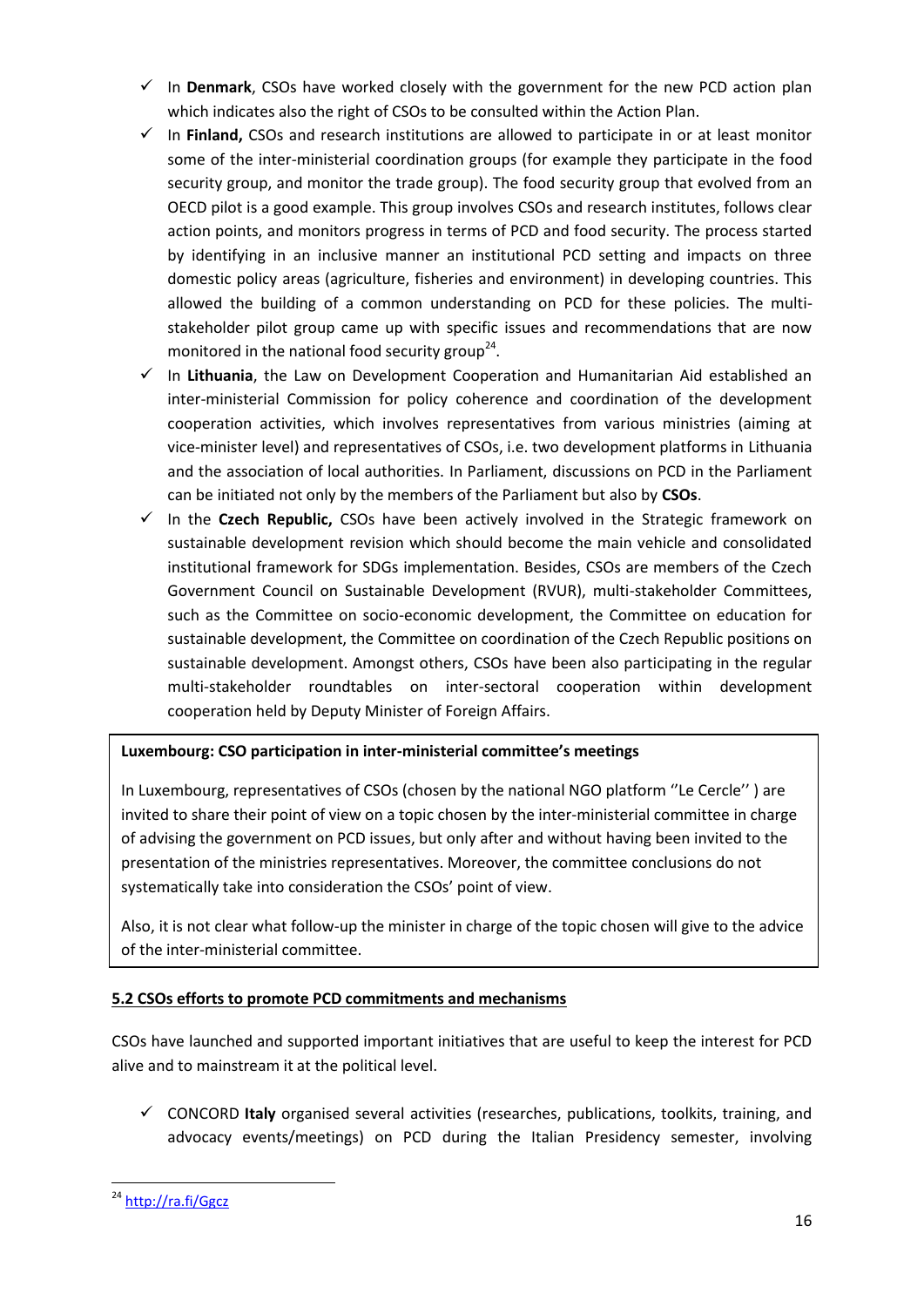different actors, including policy-makers. This has raised the level of political awareness on PCD and, as a consequence, it may have also positively affected government commitments.

 $\checkmark$  The evaluation carried out in 2014 by the national audit office how PCD is coordinated and implemented in **Sweden** echoed what Swedish CSOs had been advocating for, namely the need to strengthen the ownership outside the Ministry of Foreign Affairs, to elaborate guidelines, and to clarify how to deal with conflicts of interest within the government structure. That same year, when the government announced a recommitment to PCD, the governmental follow up measures appeared to be also very similar to those advocated by CONCORD Sweden through its proposal for an "eight-point action-plan".

Moreover, in 2015, CONCORD Sweden initiated a dialogue process with seven different ministries through their PCD focal points, in order to give input on some of the PCD-related challenges faced by these ministries and to strengthen their capacity to work with a rights perspective when operationalising PCD.

Drawing from their activities and partnerships in developing countries, CSOs are able to make the link between situations on the ground and policies taken in Europe, as demonstrated in the extensive number of case studies published on various topics. These initiatives aim to feed the debate with adequate information and analyses for a better informed evidence-based policy-making process.

- $\checkmark$  In **Portuga**l, in the context of the Project "Policy Coherence for Development a challenge for an active citizenship in Cape Verde (2012-2015)", implemented by the NGO Platform of Cape Verde and the Instituto Marquês de Valle Flôr (IMVF), three studies have been carried out on environment, fisheries, and agriculture. This project also included a study called "PCD - Manual of Policy Coherence for Development in Cape Verde", published in March 2015, with conclusions and recommendations on how to improve the performance of external partners, the government of Cape Verde, the Parliament and the Cape Verdean Civil Society in monitoring sectoral and public policies, towards development.
- $\checkmark$  In **Poland and in Hungary**, even if there are very few CSOs and research institutes actively working on PCD, the NGO national platforms, respectively ''Grupa Zagranica'' and HAND, monitor institutional aspects and commitments on PCD and several other NGOs follow tax dodging, investment policies, food security and climate issues.

In **Luxembourg, Sweden, the Netherlands** and other countries, CSOs have developed interesting tools to evaluate the implementation of political commitments on PCD and how they effectively translate into coherent national policies.

- $\checkmark$  The Cercle de Coopération, the National platform of **Luxembourg** development NGOs has created a barometer called "FairPolitics"<sup>25</sup>, which distinguishes between the level of PCD awareness in government and the level of action. Luxembourg CSOs involvement in the national coordination mechanism is however very weak.
- In **Sweden,** CONCORD Sweden has produced five biennial PCD reports since 2006, monitoring the government PCD performance and grading how they approach PCD in different thematic areas. This report is published ahead of the governmental report.
- In **Spain**, the Plataforma 2015 y más has developed a research programme on PCD, as part of which a PCD Index will be launched on November 2015.

**<sup>.</sup>** <sup>25</sup> [www.fairpolitics.lu](http://www.fairpolitics.lu/)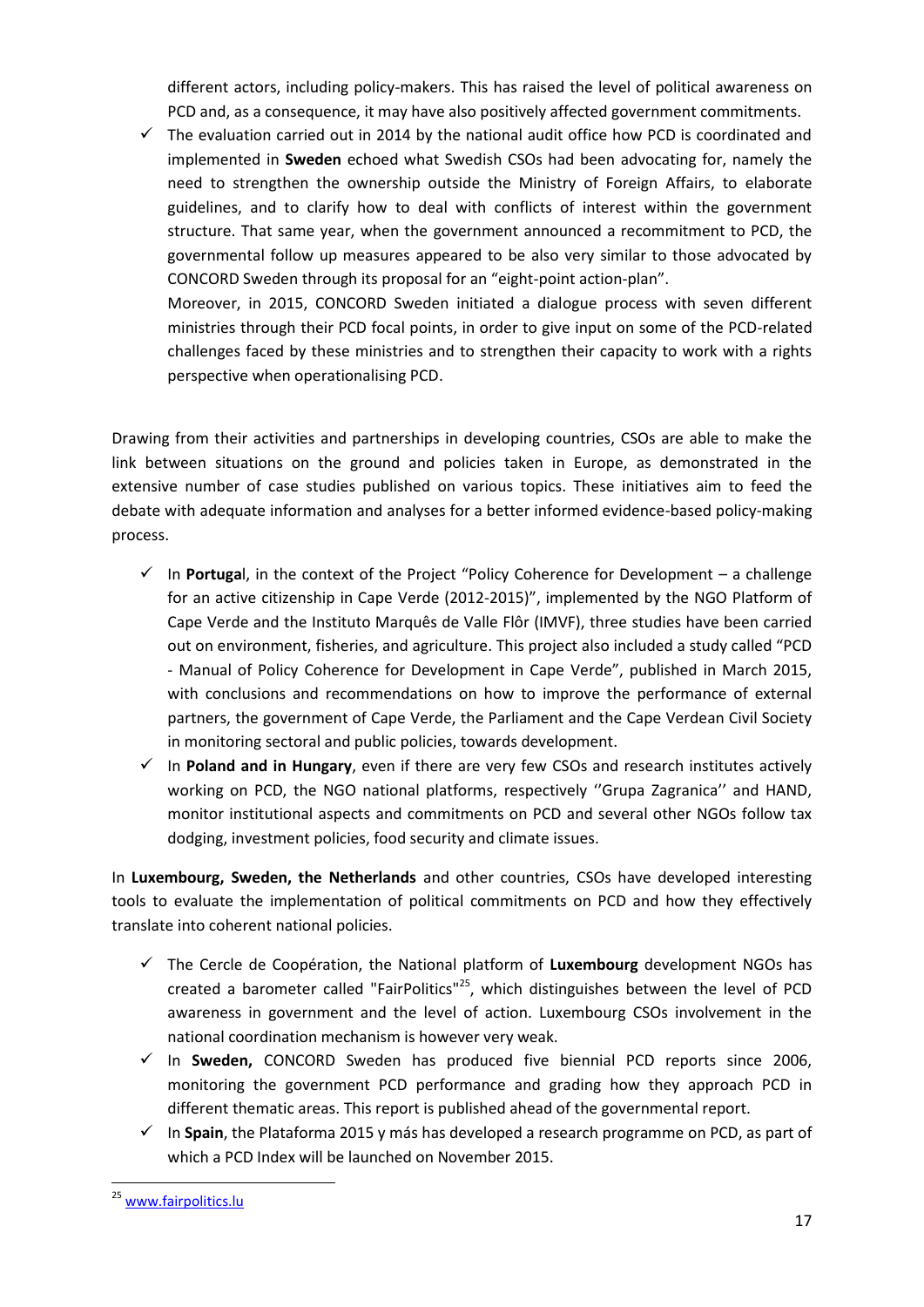#### **CONCLUSION**

Many countries have taken positive steps to reinforce the strength of commitments to PCD in their national policy or legislation. We have seen interesting initiatives for the set up of interdepartmental coordination and assessment mechanisms that could serve the purpose of PCD implementation. While these mechanisms have the merit to exist, their effectiveness is largely questionable, given the lack of frequency of meetings, the limited involvement of external stakeholders and their mostly advisory function., Overall, this indicates insufficient political will to change the way policies are made and to engender policy changes that comply with the objective of PCD. Given the low level of PCD-awareness amongst institutions, it seems obvious that in the short term pressure for change will not come from within. Civil Society Organisations continue to have an important role to play to generate a demand for PCD-based, fairer policies.

## **6. RECOMMENDATIONS**

Implementing PCD requires solid political commitments at high political level, adequate institutional mechanisms, and willingness to effectively use them, with the ultimate goal to avoid pursuing policies that may have negative effects on the well-being of people in developing countries, the respect of their human rights and the protection of the environment.

This research gives an overview of the current situation, with regard to the operationalisation of PCD "as we know it" in the European Union. However, to look ahead and propose recommendations for the future requires taking due consideration of the changing context and the adoption of the target to "enhance policy coherence for sustainable development" (PCSD) as part of the 2030 Agenda for sustainable development. Our understanding is that while the concept of PCSD significantly enhances both the scope of application (domestic/external) and the objective of coherence (from development to sustainable development), PCD remains part of this agenda, and a valid Treaty obligation, whether countries will deal with it as a separate process or as part of their implementation strategy for SDGs.

## **Recommendations to Member States**

In comparison to 2013, a growing number of countries have committed to PCD and some of them have also made progress with the activation of PCD mechanisms.

Because, inherently, commitments too often depend on the goodwill of politicians, these must be safeguarded through structural institutional mechanisms that cannot be put aside with a turn of government.

Therefore, to operationalise PCD, governments of Member States should:

- 1) Throughout the entire government take political commitment on PCD by embedding it in a legally binding act and by adopting a PCD or PCSD strategy or action plan to operationalise it, including clear political objectives for policy changes that would ensure that non-development policies are compliant with PCD;
- 2) Integrate PCSD in their country's implementation strategy for SDGs;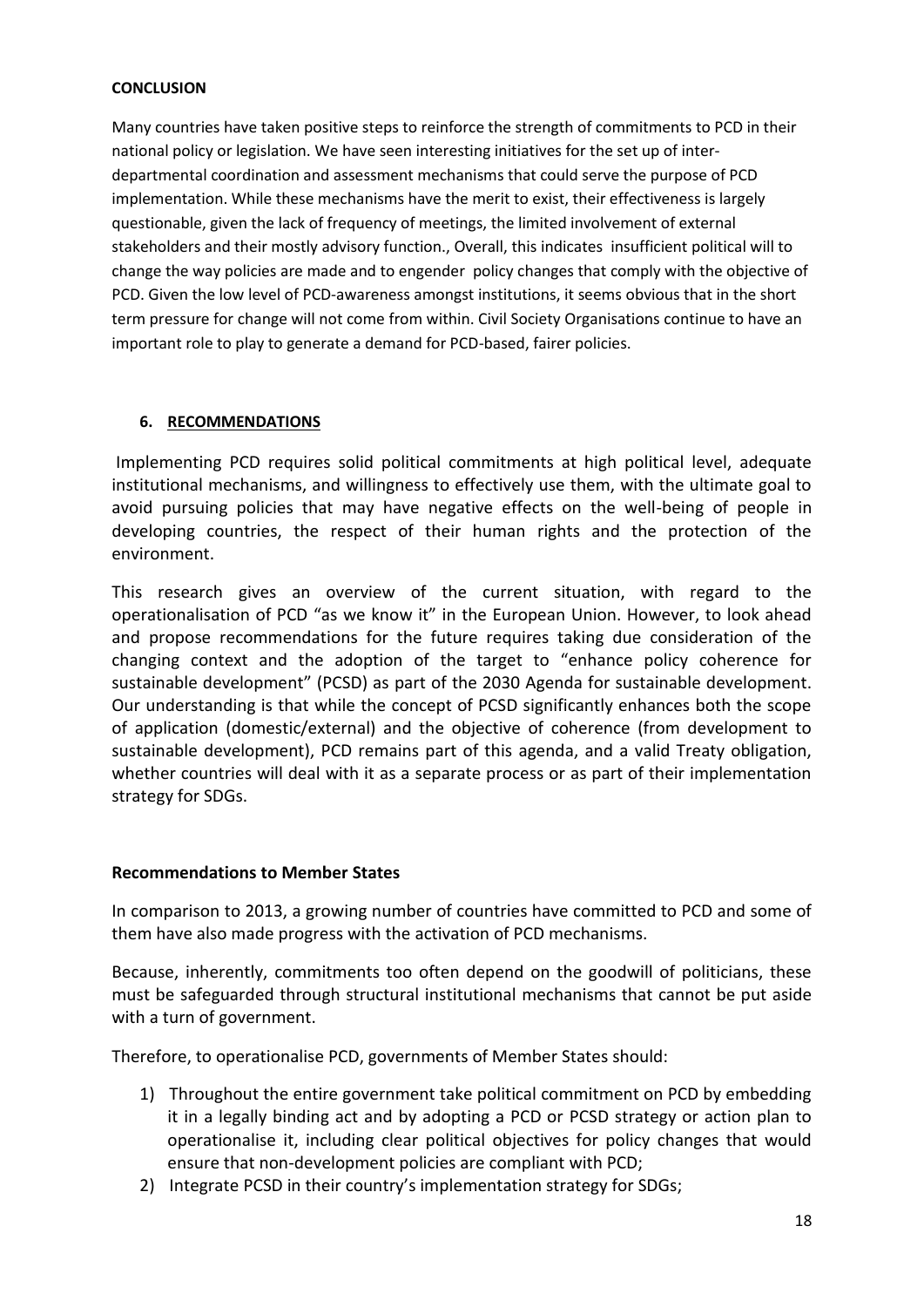- 3) Be more transparent with regard to how conflicts of interests and incoherencies are being handled within the government, and allow the Parliament and external stakeholders to participate in, monitor, and assess the effectiveness of mechanisms and the implementation of PCD/PCSD commitments;
- 4) Establish effective inter-ministerial coordination mechanisms with a specific mandate on PCD or PCSD and the full involvement of CSOs; and ensure regular meetings to discuss the impacts of policies in developing countries;
- 5) Introduce PCD/PCSD focal points in all ministries, in order to mainstream PCD;
- 6) Put in place ex ante and ex post impact assessments to identify potential and effective impacts of policies on sustainable development in developing countries, and make use of Embassies and Government Development Agencies;
- 7) Report on PCD/PCSD implementation at national level and make it public;
- 8) As a Member State and EU co-legislator, contribute to the reinforcement of mechanisms for and implementation of PCD/PCSD at EU level;
- 9) Seize opportunities to exchange good practices with other EU Member States, notably through active involvement in EU and OECD PCD mechanisms.

## **Recommendations to national Parliaments**

As legislators, Parliaments have an essential role to play in implementing PCD and opting for the fairest, most development-friendly policy options. In addition, Parliaments are responsible for holding the government accountable. As elected institutions, they have a duty to listen to citizens, and CSOs, who will bring to their attention useful evidences and analyses.

Therefore, national Parliaments are advised to:

- 1) Introduce PCD/PCSD-coordination mechanisms across policy sectors in the Parliament; multiply cross-committee exchanges and hearings to discuss the impacts of policies in developing countries;
- 2) Request from the government reports on PCD implementation and increased transparency with regard to how decisions subject to conflicting interests are being made;
- 3) Introduce impact assessment mechanisms within the Parliament in order to make better-informed decisions that take into account the impacts of policy options on people in developing countries, human rights and the environment;
- 4) Regularly exchange with CSOs and academia who can provide you with evidence and analysis.

## **Recommendations to CSOs**

CSOs play a crucial role in pushing governments for a strengthened commitment on PCD/PCSD, raising public and political awareness on the implementation of government commitments. They have useful expertise to contribute to evidence-based policy making, monitor PCD/PCSD and carry out independent evaluations. They play an important role as watchdog and hold the government accountable for its commitment.

To effectively play their role and push Member States towards PCD, CSOs should: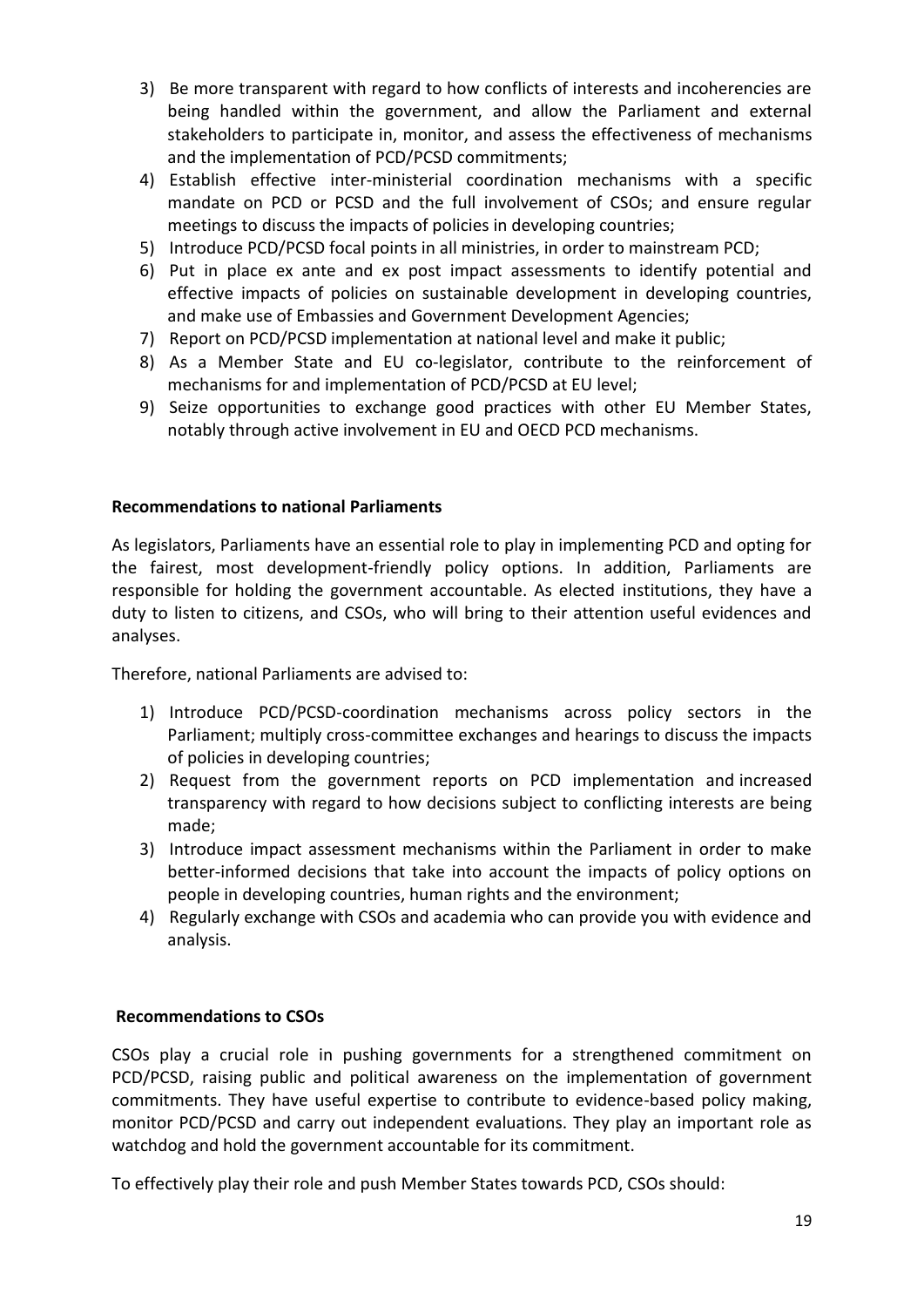- 1) Push for clearer commitments on PCD/PCSD through legal and policy acts and action plans, and for more effective PCD/PCSD institutional mechanisms;
- 2) Establish collaboration with their government and Parliament through different processes (formal) and fora (less formal), allowing to open up debates about policy impacts on development cooperation, sustainable development or other global challenges which have a development dimension, but are not necessarily perceived as a PCD or PCSD topic (e.g. tax justice);
- 3) Advocate for CSO involvement in and, when allowed, effectively participate in the various government coordination processes around development cooperation, as well as other related policies such as security, migration, energy, trade, or general EU policy coordination that allow for CSO input;
- 4) Closely monitor the performance of your government and Parliament in delivering PCD at national, EU and international levels; evaluate and/or ask for an independent evaluation of the results of the PCD commitments and implementation mechanisms in terms of whether they have effectively generated coherent policies and impacts;
- 5) Form coalitions and partnerships with other CSO sectors outside the development sector, and in countries affected by negative impacts of incoherent policies; and produce case studies, reports, policy analyses, and recommendations for alternative development-friendly policy options and widely share with policy makers in different policy sectors;
- 6) Raise awareness amongst institutions and the general public by organising trainings and events on PCD/PCSD and linking PC(S)D issues with other hot political issues in public discourse, emphasizing the sustainable development dimension;
- 7) Use the momentum of Agenda 2030 adopted by your government to strengthen the PCSD commitment, and advocate for an ambitious national SDG implementation framework (priorities, indicators, follow up processes) that includes adequate coordination and monitoring mechanisms, the systematic inclusion and coordination with CSO and other non-state actors; and regular and transparent monitoring and evaluation processes.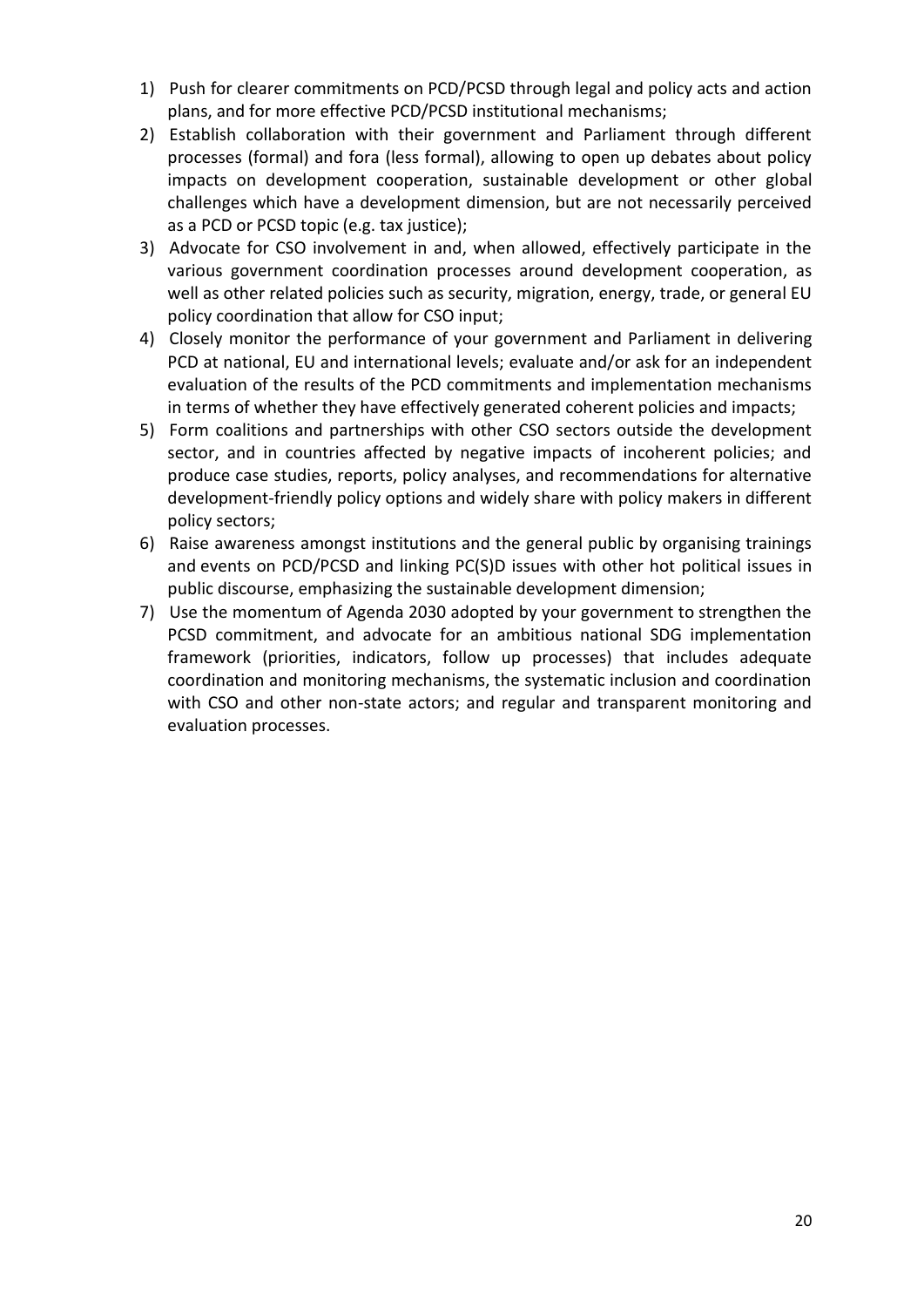## **Annex 1: PCD good practices**

This table shows some of the main good practices on PCD that we have identified in the assessed countries and that can be an examples and a source of inspiration for other countries.

| <b>Countries</b>      | <b>Good practices on PCD</b>                                                                                                             |  |  |  |  |
|-----------------------|------------------------------------------------------------------------------------------------------------------------------------------|--|--|--|--|
| Austria               |                                                                                                                                          |  |  |  |  |
|                       | Seminar on PCD for people working in ministries and public services to create more                                                       |  |  |  |  |
|                       | awareness for PCD on the level of public administration, with inputs by CSOs.                                                            |  |  |  |  |
| <b>Belgium</b>        |                                                                                                                                          |  |  |  |  |
|                       | CSO participation in a specific Advisory Council on PCD as well as in the Federal                                                        |  |  |  |  |
|                       | Council on Sustainable Development and advisory mechanism at regional level.                                                             |  |  |  |  |
| <b>Czech Republic</b> |                                                                                                                                          |  |  |  |  |
|                       | Re-establishment of the inter-sectoral and multi-stakeholder Government Council                                                          |  |  |  |  |
|                       | on Sustainable Development (RVUR) under the competence of the Office of the                                                              |  |  |  |  |
|                       | Government, presided over by the Prime Minister, as well as the ongoing revision of                                                      |  |  |  |  |
|                       | the Strategic framework on SD (to be adopted by the end 2016), which should                                                              |  |  |  |  |
|                       | consolidated<br>become the main vehicle and<br>institutional framework for                                                               |  |  |  |  |
|                       | implementation of the SDGs.                                                                                                              |  |  |  |  |
| <b>Denmark</b>        | <b>Adoption of a PCD Action Plan:</b>                                                                                                    |  |  |  |  |
|                       | CSOs have the right to be heard.                                                                                                         |  |  |  |  |
|                       | Relevant ministries must coordinate to work on PCD-related legislation.                                                                  |  |  |  |  |
| <b>Finland</b>        | Establishment of the Food Security Group that involves CSOs and research institutes,                                                     |  |  |  |  |
|                       | follows clear action points, and monitors progress in terms of PCD and food security.                                                    |  |  |  |  |
| Lithuania             | Establishment of Inter-ministerial Commission for policy coherence and coordination                                                      |  |  |  |  |
|                       | of the development cooperation activities.                                                                                               |  |  |  |  |
| Luxembourg            | Establishment of Inter-ministerial PCD committee in charge of advising government                                                        |  |  |  |  |
|                       | on PCD issues (with some limitations).                                                                                                   |  |  |  |  |
|                       |                                                                                                                                          |  |  |  |  |
| Poland                | Introduction of a question relating to PCD in impact assessment guidelines in                                                            |  |  |  |  |
|                       | the new impact assessment guidelines.<br>Definition of priority areas of PCD in coordination with the ministry in charge of<br>$\bullet$ |  |  |  |  |
|                       | the area and with a commitment to develop annual action plans.                                                                           |  |  |  |  |
|                       | Establishment of a cross-sectoral and inter-ministerial Advisory Council that                                                            |  |  |  |  |
|                       | can be a forum for policy debates.                                                                                                       |  |  |  |  |
| Sweden                | All ministries have been commissioned to produce PCD work programmes, linking                                                            |  |  |  |  |
|                       | their objectives with one or several SDGs.                                                                                               |  |  |  |  |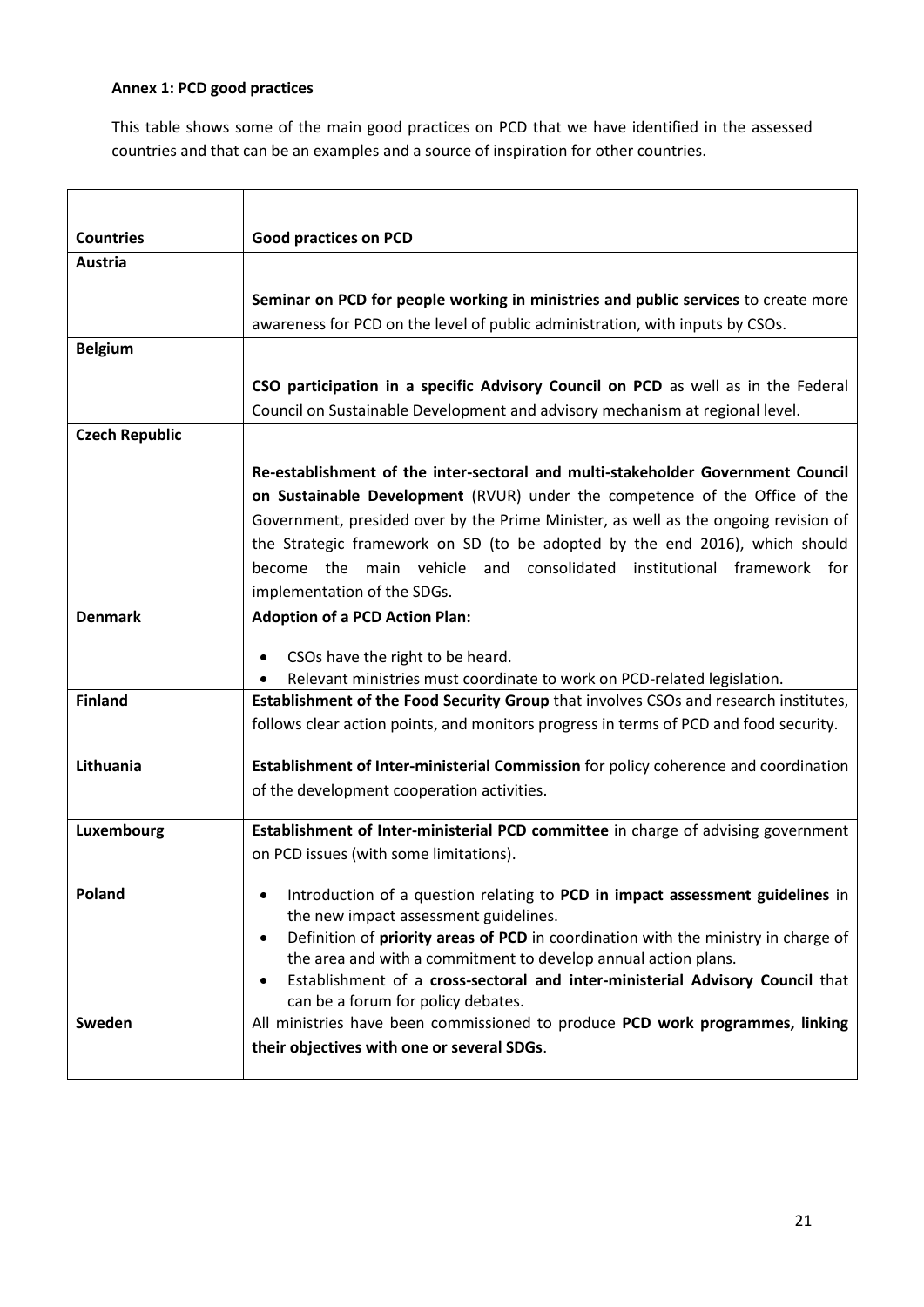# **Annex 2: Overview of PCD systems in 27 EU Member States as of September, 1, 2015<sup>26</sup>**

| Country         | <b>Political Commitments</b>        |           | <b>Coordination mechanisms</b> |              | Monitoring, assessment and |                 |
|-----------------|-------------------------------------|-----------|--------------------------------|--------------|----------------------------|-----------------|
|                 |                                     |           |                                |              | reporting mechanisms       |                 |
|                 |                                     |           |                                |              |                            |                 |
|                 | Commitment                          | Specific  | Coordination                   | General      | Impact                     | Monitoring and  |
|                 | <b>PCD</b><br>at <sub>l</sub><br>to | PCD       | mechanisms                     | policy       | assessment                 | reporting<br>on |
|                 | highest level                       | implement | addressing PCD                 | coordination | mechanisms                 | PCD             |
|                 |                                     | ation     | specifically or as             | mechanisms   |                            | implementatio   |
|                 |                                     | strategy  | of<br>part<br>its              |              |                            | n at national   |
|                 |                                     |           | mandate                        |              |                            | level           |
|                 |                                     |           |                                |              |                            |                 |
| Austria         | $\ast$                              |           | $\ast$                         |              |                            |                 |
| <b>Belgium</b>  | $\ast$                              |           | $\ast$                         | $\ast$       | $\ast$                     | $\ast$          |
|                 |                                     |           |                                | $\ast$       |                            |                 |
| <b>Bulgaria</b> |                                     |           |                                |              |                            |                 |
| Croatia         |                                     |           |                                | $\ast$       |                            |                 |
| <b>Czech</b>    | $\ast$                              |           | $\ast$                         |              |                            |                 |
| <b>Republic</b> |                                     |           |                                |              |                            |                 |
|                 |                                     |           |                                |              |                            |                 |
| <b>Denmark</b>  | $\ast$                              | $\ast$    | $\ast$                         |              |                            | $\ast$          |
| Estonia         | $\ast$                              |           |                                |              |                            |                 |
| <b>Finland</b>  | $\ast$                              |           | $\ast$                         | $\ast$       | $\ast$                     | $\ast$          |
| <b>France</b>   | $\ast$                              |           |                                | $\ast$       |                            | $\ast$          |
|                 |                                     |           |                                |              |                            |                 |
| Germany         | $\ast$                              |           |                                | $\ast$       |                            |                 |
| Greece          |                                     |           |                                |              |                            |                 |
|                 | $\ast$                              |           | $\ast$                         |              |                            |                 |
| <b>Hungary</b>  |                                     |           |                                |              |                            |                 |
| Ireland         | $\ast$                              |           | $\ast$                         |              |                            | $\ast$          |
| Italy           | $\ast$                              |           |                                | $\ast$       |                            |                 |
| Latvia          |                                     |           |                                |              |                            |                 |
| Lithuania       | $\ast$                              |           | $\ast$                         |              |                            |                 |
| Luxembourg      | $\ast$                              |           | $\ast$                         |              |                            | $\ast$          |
| <b>Malta</b>    |                                     |           |                                |              |                            |                 |

<sup>&</sup>lt;sup>26</sup> This table provides an overview of commitments and mechanisms for PCD that exist in countries, without any assessment of their effectiveness.

1